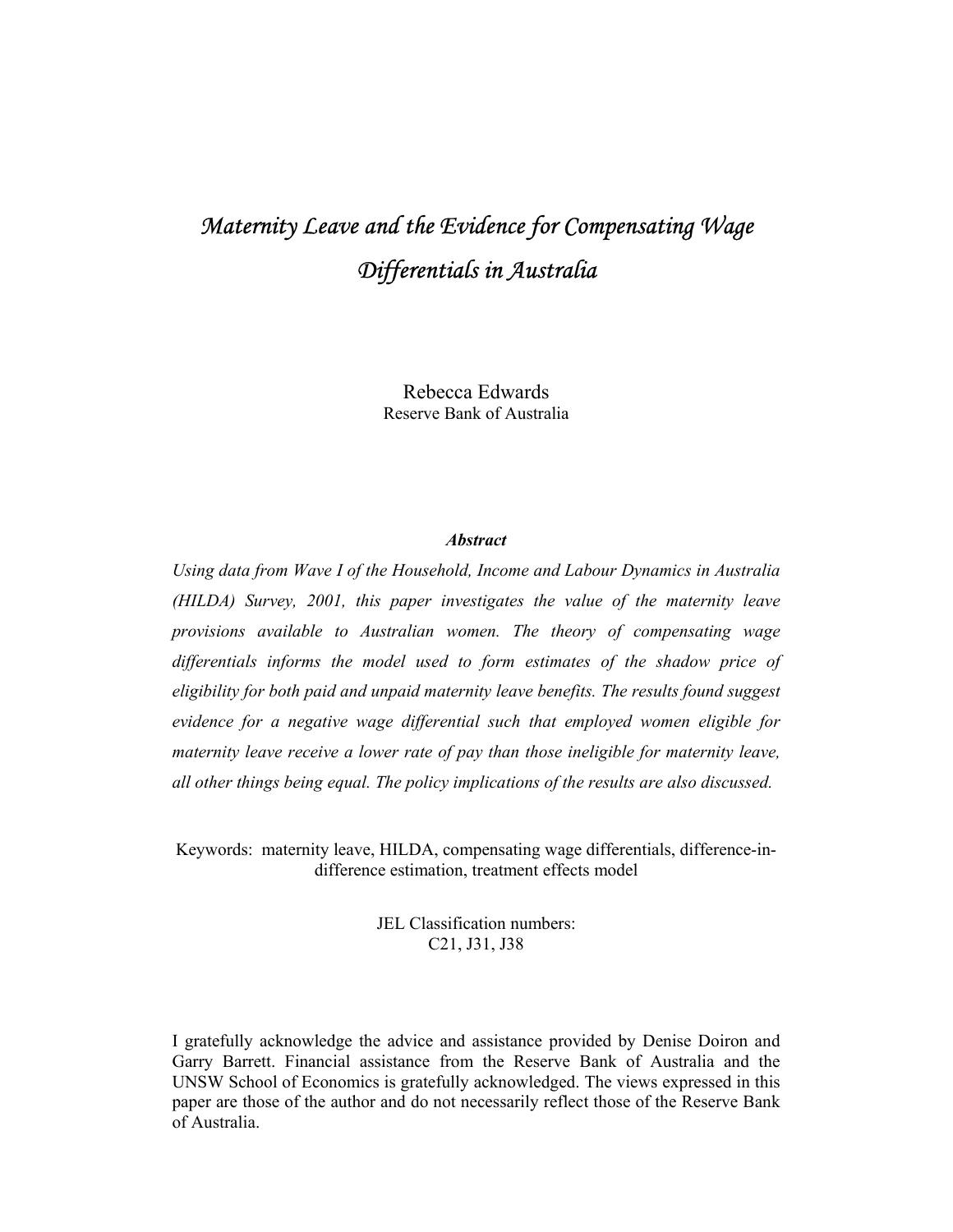#### **I. Introduction**

An important policy debate concerning the introduction of a national paid maternity leave scheme in Australia has developed over recent years. At present paid maternity leave is only available via enterprise bargaining agreements and awards leaving a majority of Australian women without access to paid leave. The lack of mandated access to maternity leave for all working women in Australia stands in contrast to the paid leave policies in place in New Zealand, Canada and across Europe.

However, the recent policy debate has prompted some reforms. The federal government has acknowledged the costs associated with having a child, introducing a \$3000 maternity payment available to all new mothers from July 2004 (Costello, 2004) and has extended the provision of unpaid leave to casual employees. Meanwhile, in 2004 the state government of Western Australia introduced paid maternity leave for its public servants. In light of the debate and the policy changes underfoot, it is timely to examine the empirical evidence regarding the effect of existing policy provisions on the wages of women eligible for leave.

An alternative to the Federal government's maternity payment to all new mothers is a federally funded maternity leave scheme, such as that presented in a 2002 Human Rights and Equal Opportunities Commission (HREOC) report, *A Time to Value*. This scheme provides for a minimum of fourteen weeks paid leave for women in paid work in forty of the previous fifty-two weeks (HREOC, 2002, xv).

While this payment would not be available to all women, it does have the advantage of encouraging women to maintain their connections with the workforce. If women return to the workforce sooner rather than later after having a child, the reduction in

2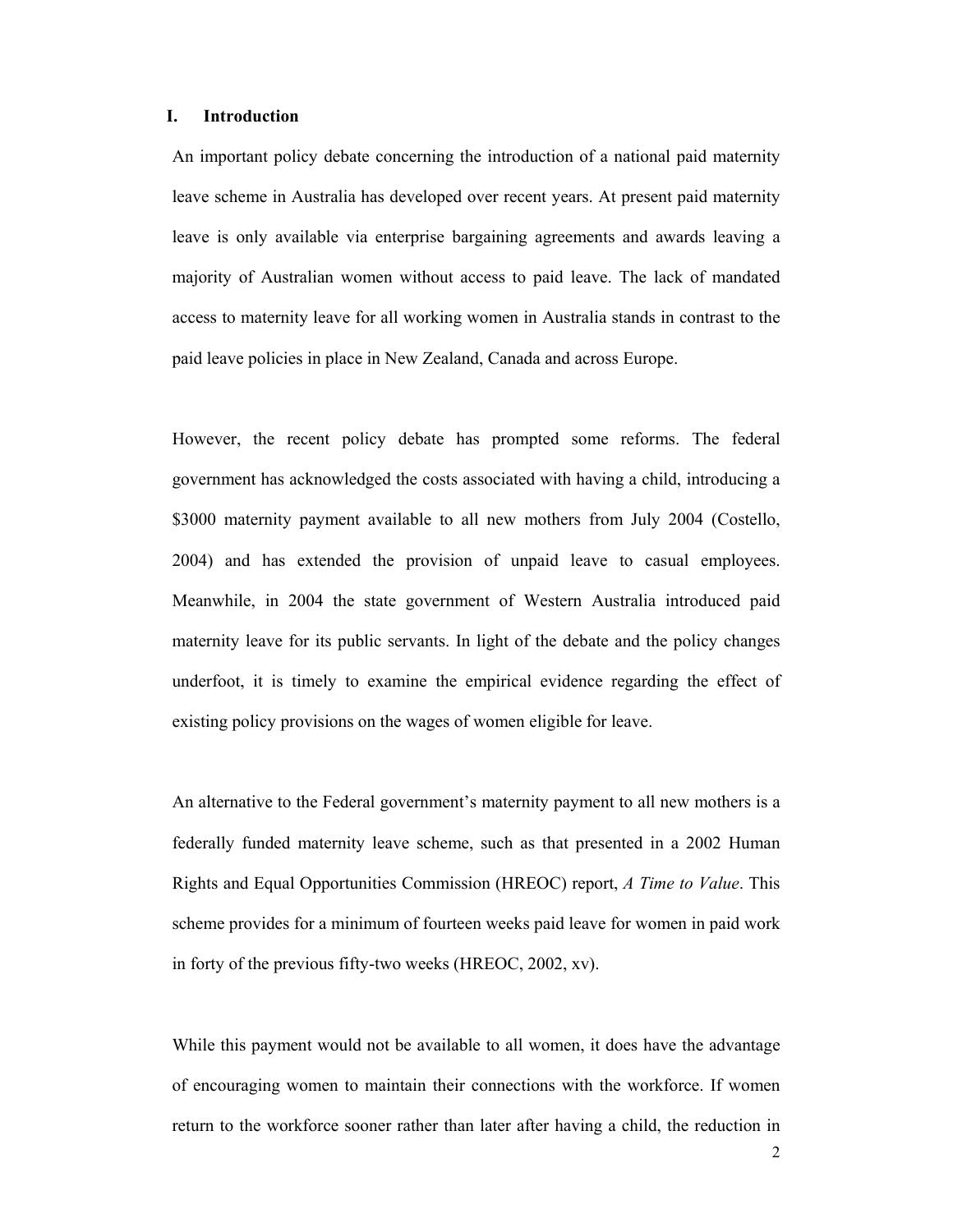their future earning power that results from the break in employment associated with child-rearing,<sup>1</sup> may be minimised. If women are encouraged to maintain their employment connections, they will also contribute to the tax base as well as their superannuation. Each of these is an important social policy concern in the context of our ageing population and public concern over our ability to fund our growing pension bill.

Using data from Wave I of the Household, Income and Labour Dynamics in Australia (HILDA) Survey, 2001, this paper investigates the value of the maternity leave provisions available to Australian women. Rosen's (1974 and 1986) theory of compensating wage differentials informs the model. This theory "refers to the observed wage differentials required to equalise the total monetary and non-monetary advantages or disadvantages among work activities" (Rosen, 1986, p.641). As access to maternity leave is a benefit, we expect to see women eligible for maternity leave receiving lower wages on average than their ineligible counterparts, all other things being equal. $^{2}$ 

In empirically quantifying this wage differential, the estimates will provide a measure of the wages that the marginal worker is willing to forgo to receive the maternity leave benefits. Although this question has been investigated previously using North

l

<sup>&</sup>lt;sup>1</sup> See Breusch and Gray (2004) for recent estimates of the earnings forgone by Australian women when they have children.

 $2^{2}$  Note that the theory and applications of compensating wage differentials are based on the assumption of perfect information on both sides of the market. As such the theory cannot possibly explain all wage variation in some specific data set, even in the absence of measurement error (Rosen, 1986).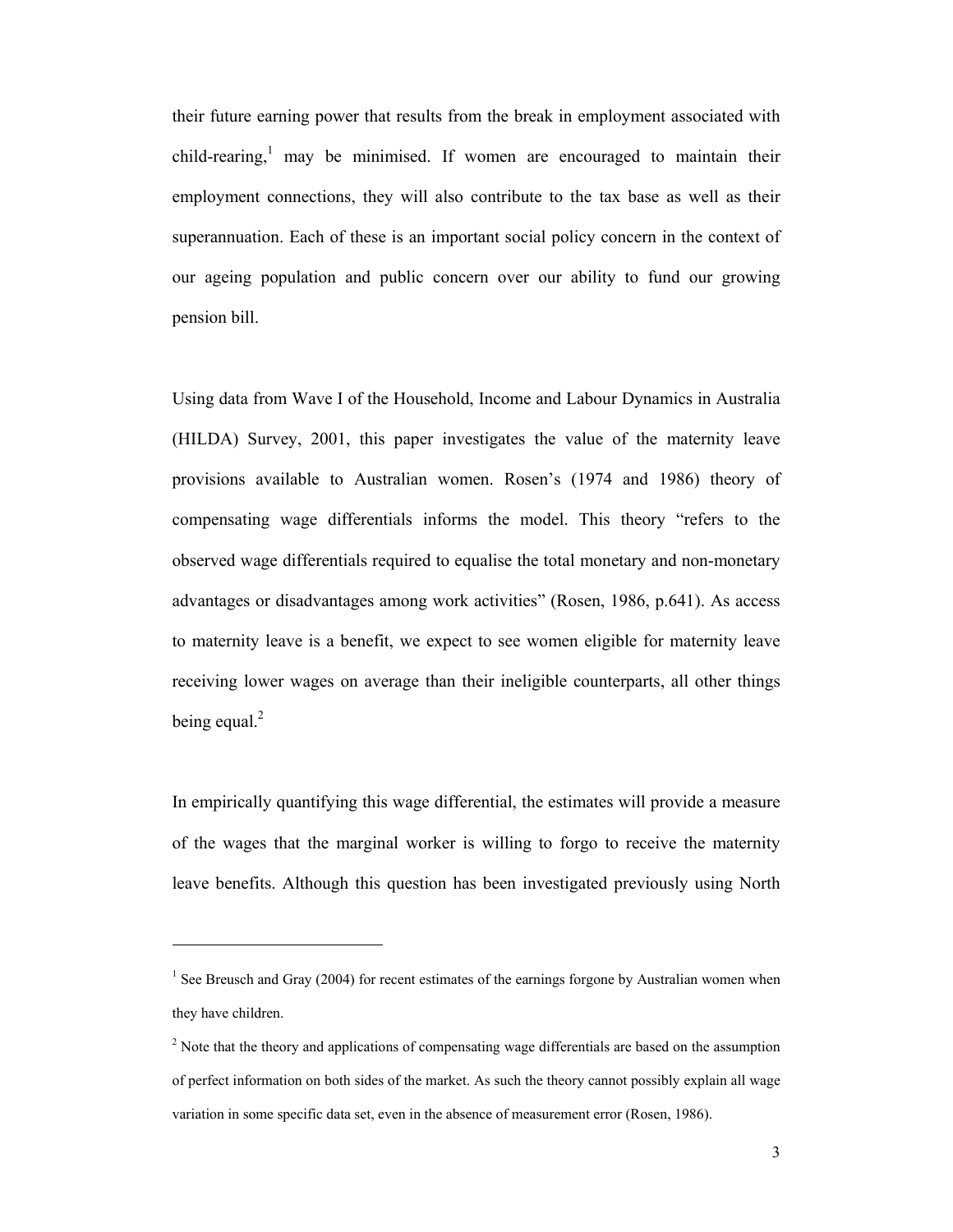American and English data<sup>3</sup>, such a study has not as yet been carried out in the Australian context. Thus, this study provides a unique insight into the Australian labour market and the policy debate surrounding maternity leave provisions.

Overall, the results suggest that women eligible for maternity leave receive a lower wage than women ineligible for leave, *ceteris paribus*. This indicates that in trading off wages for maternity leave eligibility, Australian women value their eligibility for maternity leave. It is also shown that, according to the estimated value placed on eligibility found here, if a national scheme of paid maternity leave such as the HREOC proposal were to be introduced, the aggregate benefit from such a program would exceed its expected cost.

Section 2 of the paper outlines the characteristics of the data used. Section 3 details the empirical results and diagnostic testing. Following that, Section 4 presents the results from sensitivity analysis and some important extensions to the model. The policy implications of the results are discussed in Section 5, while Section 6 offers some concluding remarks.

#### **II. The Data**

 $\overline{a}$ 

A sample selected from the HILDA Survey, Wave I, 2001 is used for the empirical work. Of the 13969 individuals surveyed in HILDA, 7347 are women, and the survey "bears a close resemblance to the wider population" (HILDA Survey Annual Report

<sup>&</sup>lt;sup>3</sup> See Johnson and Provan (1995), Gariety and Shaffer (2001), Gruber (1994), Waldfogel (1999), Baum (2003) and Ruhm (1998).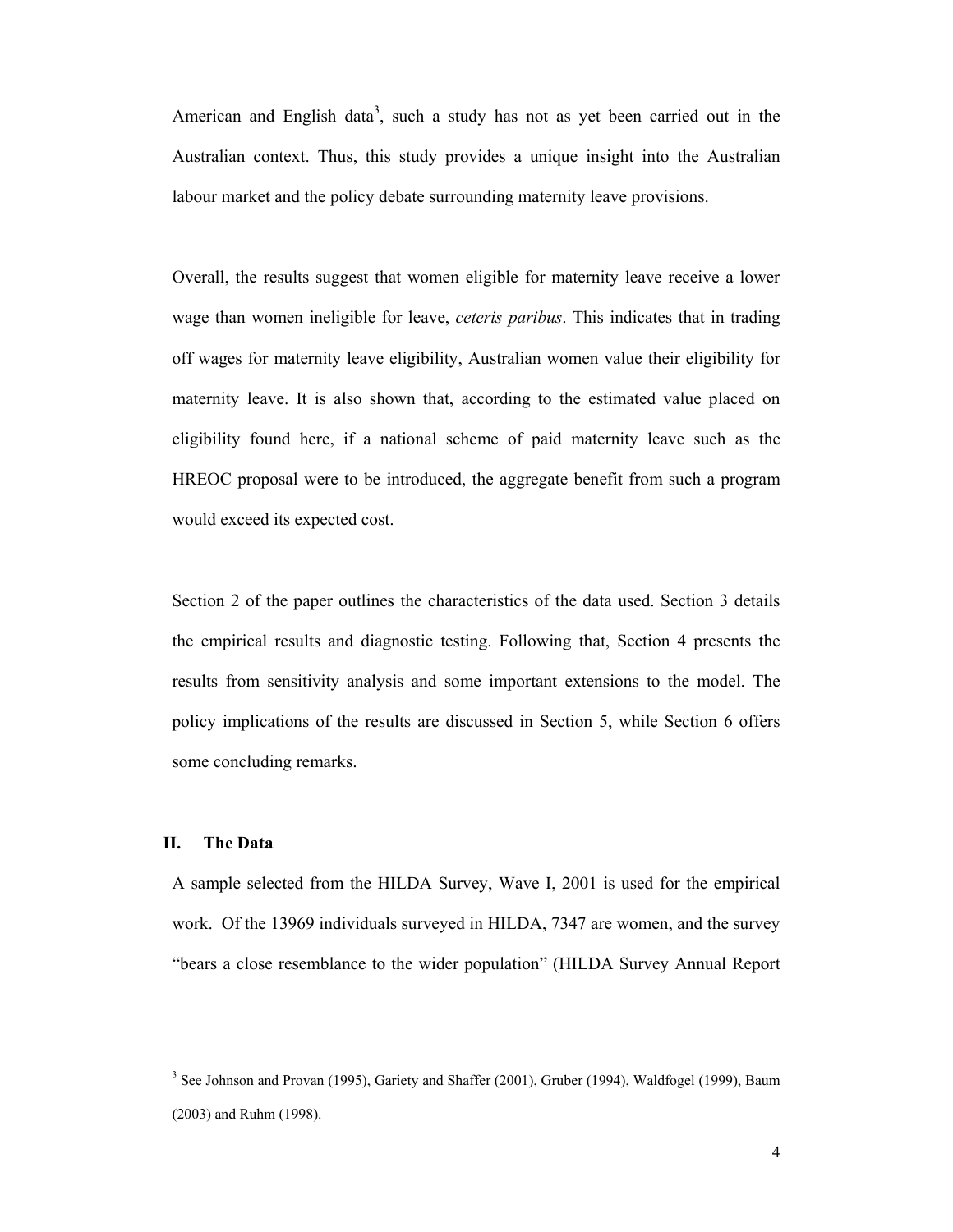2002, p.12). Extensive information on household composition, income, job characteristics, and labour force status is available.

The estimation sample consists of those women who responded to two questions. These asked whether the woman was eligible at her workplace for paid maternity leave and/or unpaid maternity leave respectively. Consequently, the responding women were necessarily employed. Although this raises issues of sample selection, Section 4 provides evidence that the exclusion of non-employed women does not qualitatively alter the results found.

The self-employed and those who were still in full-time education were excluded<sup>4</sup> as were fifteen observations from the Northern Territory, as this was too small a subsample to identify wage effects. Observations were dropped where there was no response recorded for the questions on maternity leave eligibility<sup>5</sup> and where there was no wage information provided. Two outlying observations were also excluded. After exclusions<sup>6</sup>, the estimation sample numbered 1927 working women.

In order to establish the influence of these exclusions and whether the estimation sample is representative of the broader sample of *working* women surveyed in

<sup>&</sup>lt;sup>4</sup> These observations were excluded because the wages and benefits of the self-employed differ in nature from those of an employee and the choices of full-time students about occupation and wage contracts will differ in nature from those no longer in full-time education.

<sup>&</sup>lt;sup>5</sup> Of the 7347 women in the HILDA sample 3420 women were not asked or did not answer the questions on maternity leave eligibility.

<sup>&</sup>lt;sup>6</sup> Full information regarding sample selection is shown in Table 9, Appendix I.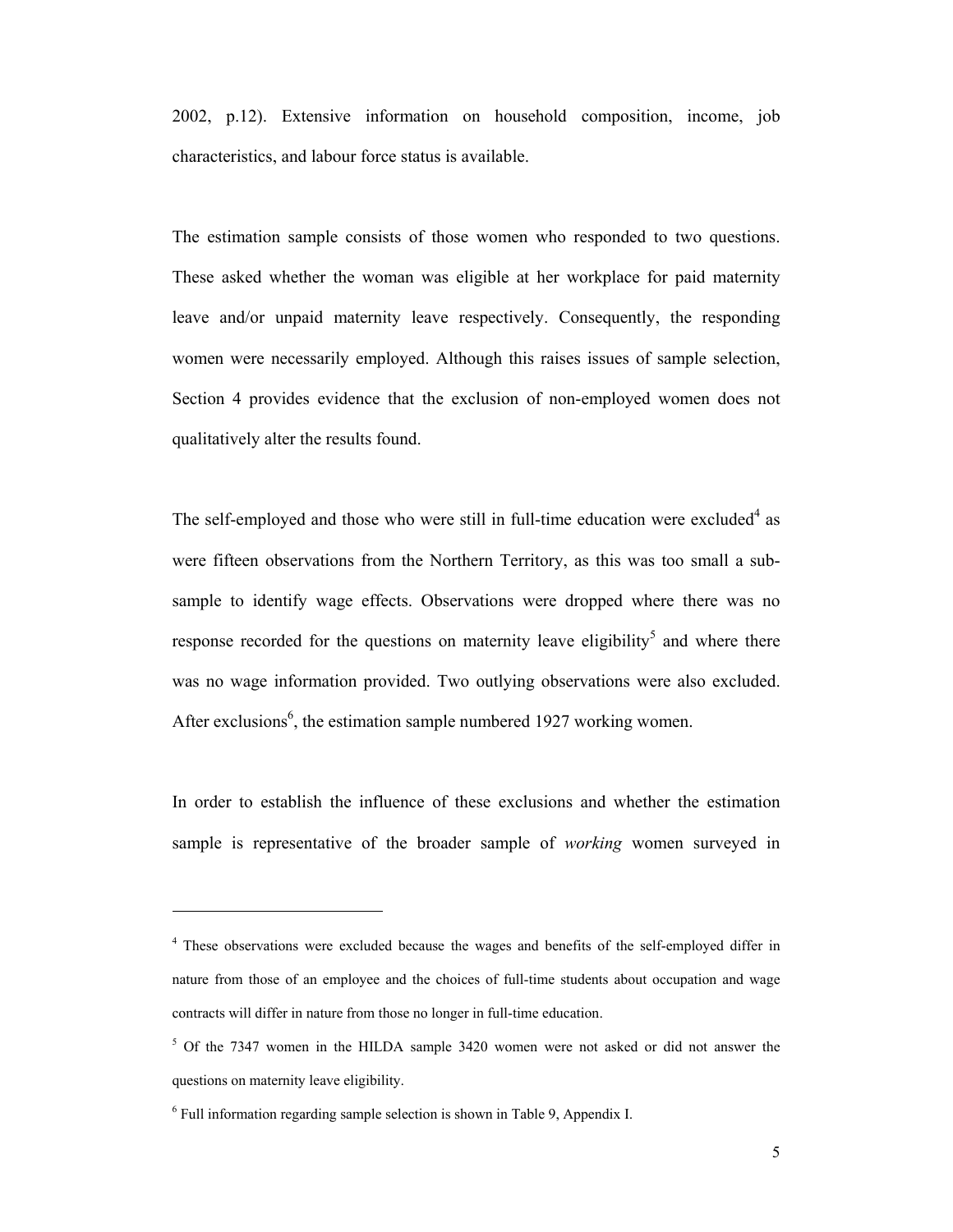HILDA, summary statistics for the two samples were compared.<sup>7</sup> When the personal and job characteristics are compared, analysis suggests that there are no systematic differences between the estimation sample and the broader sample of women from HILDA in the relevant age group. $8$ 

Table 1 below shows selected summary statistics<sup>9</sup> for the estimation sample. The average woman is 37yrs of age, earns a wage of \$18.50/hour and works 33 hours per week. Approximately 30% of the sample resides in New South Wales (NSW), with 27% and 20% living in Victoria and Queensland respectively. South and Western Australia each account for approximately 9% of the sample while fewer observations were available for Tasmania and the Australian Capital Territory (ACT).

#### **[Insert Table 1 here]**

#### Existing Maternity Leave Provisions in Australia

Nationally, current legislative provisions allow for 12 months unpaid maternity leave for full and part-time permanent employees after 12 months service. The employee is generally entitled to return to her former position (*Workplace Relations Act* 1996, Schedule 14, S170KB). Casuals with 12 months continuous service are now also eligible for 12 months unpaid leave nationally (Baird, 2002).<sup>10</sup> Prior to 2002, these

 $<sup>7</sup>$  Refer to Table 10, Appendix I.</sup>

<sup>&</sup>lt;sup>8</sup> Given that women over the age of 67 and the self-employed were excluded from the estimation sample (for reasons outlined above) they are also excluded from the broader sample.

<sup>&</sup>lt;sup>9</sup> Additional summary statistics can be found in Table 10, Appendix I.

<sup>&</sup>lt;sup>10</sup> This has yet to be added to the *Workplace Relations Act* 1996, however there is a 2001 Australian Industrial Relations Court determination to this effect, which the federal government supports (Howard, 2003).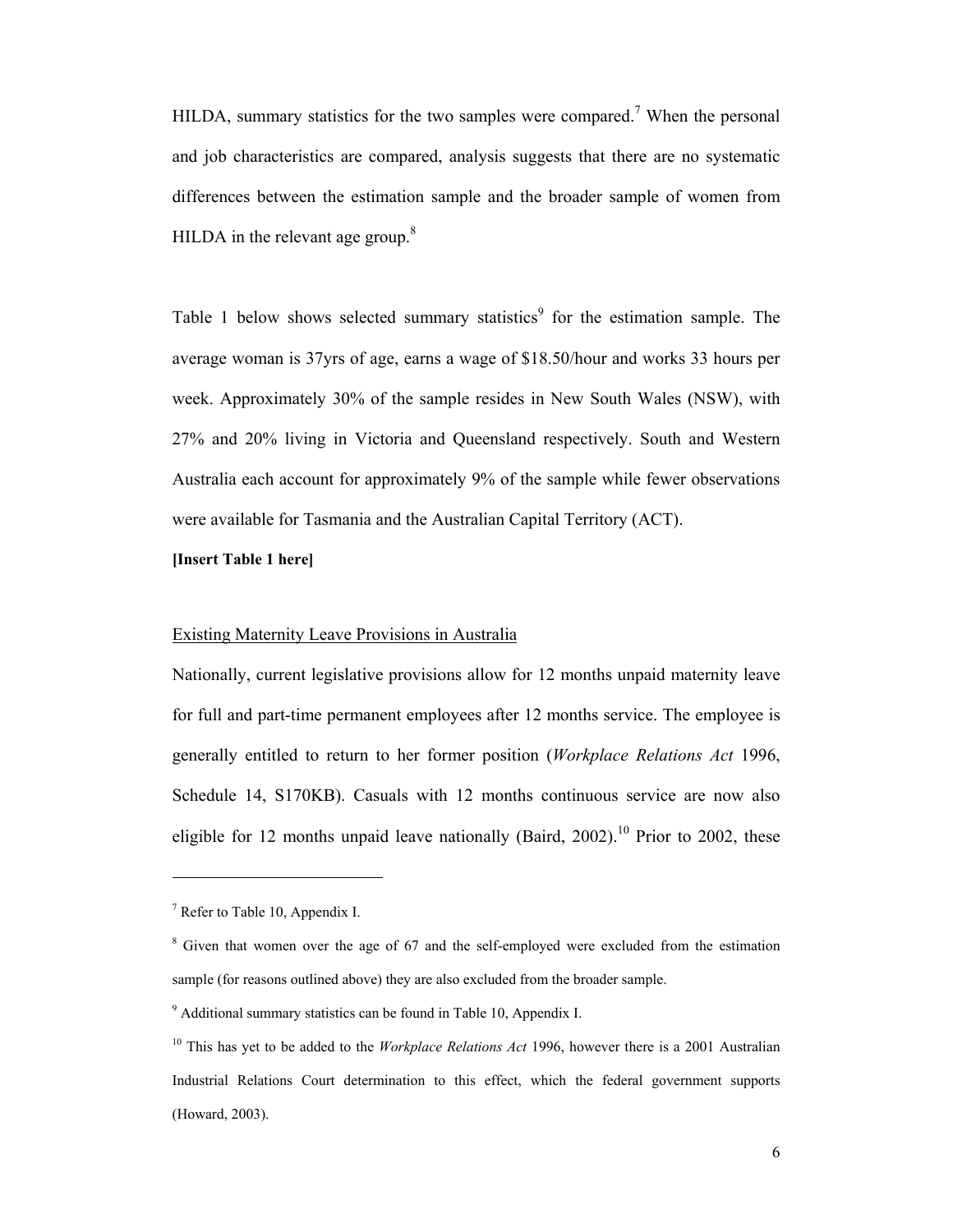standards for casuals only existed in NSW and Queensland (*NSW Industrial Relations Act* 1996, S53(2) and *QLD Industrial Relations Act* 1999, S57).

With regards to access to paid maternity leave in Australia it has been estimated that "approximately only one-quarter to one-third of the female workforce" (Baird, 2002, p.3) is eligible for paid maternity leave. The duration of this paid leave varies from one year at the Australian Catholic University (Equal Opportunity for Women in the Workplace Agency, 2003) to just 2 days (Baird, 2002).

Although there is no legislation providing access to paid maternity leave for all permanent employees, each state does have legislation that provides public servants with access to paid leave although provisions vary across states. Public sector employees in Victoria, the Northern Territory and Tasmania are eligible to receive twelve weeks paid leave, those in NSW have access to nine weeks paid leave, those in Queensland six weeks and those in South Australia have access to five weeks (Baird, 2003). As of July 2003, public sector employees in Western Australia are now also eligible for six weeks paid leave (Government of Western Australia, 2003).

#### Eligibility for Maternity Leave in the HILDA Sample

The two key variables investigated are PML, a dummy variable indicating eligibility for paid maternity leave and UPML, a dummy variable indicating eligibility for unpaid maternity leave. UPML takes the value 1 if the woman is eligible for unpaid maternity leave and 0 if *in*eligible for *any* form of maternity leave. PML takes the value 1 if the woman is eligible for *paid* maternity leave and 0 if either *in*eligible for *any* form of maternity leave, or eligible for *unpaid* maternity leave *only*. Those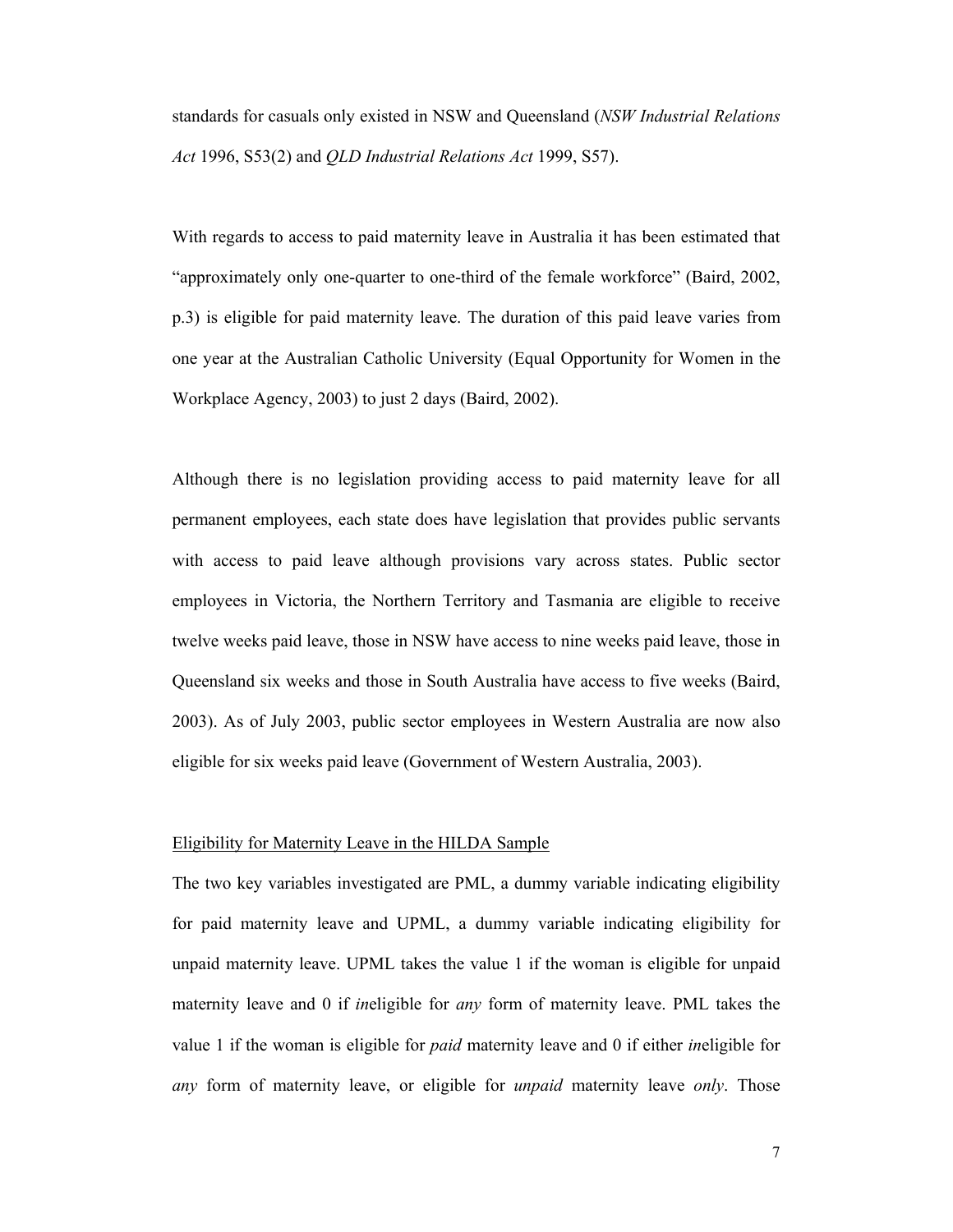women eligible for paid maternity leave are assumed to be also eligible for unpaid leave.

As shown in Table 2 below, in the national sample approximately 84 per cent of the 1927 employed women are eligible for unpaid leave, while 48 per cent are eligible for paid leave (and unpaid leave). This is a larger percentage of women eligible for paid maternity leave than indicated in Baird (2002). However, the estimation sample used here does not include the self employed or working students whereas the results presented by Baird derive from a survey of employers and may include working students who may be unlikely to be eligible for paid maternity leave.

#### **[Insert Table 2 here]**

By state, between 77 and 87 per cent of women are eligible for unpaid leave, and between 33 and 55 per cent of women are eligible for paid leave. There is greater variation across states in paid leave eligibility. This may reflect greater uniformity in legislated access to unpaid leave in 2001, for permanent employees at least, across the nation while access to paid maternity leave varied substantially by state.

Over half of the sample is eligible for paid leave in NSW and VIC and eligibility for paid leave is highest in the ACT. This may reflect the higher concentration of wellpaid occupations found in NSW and the ACT and the high concentration of public service jobs in the ACT.

Table 3 provides raw estimates of the wage differential between eligible and ineligible women, nationally and in each state. These raw estimates suggest, as expected, that women eligible for maternity leave receive a higher wage than those ineligible when

8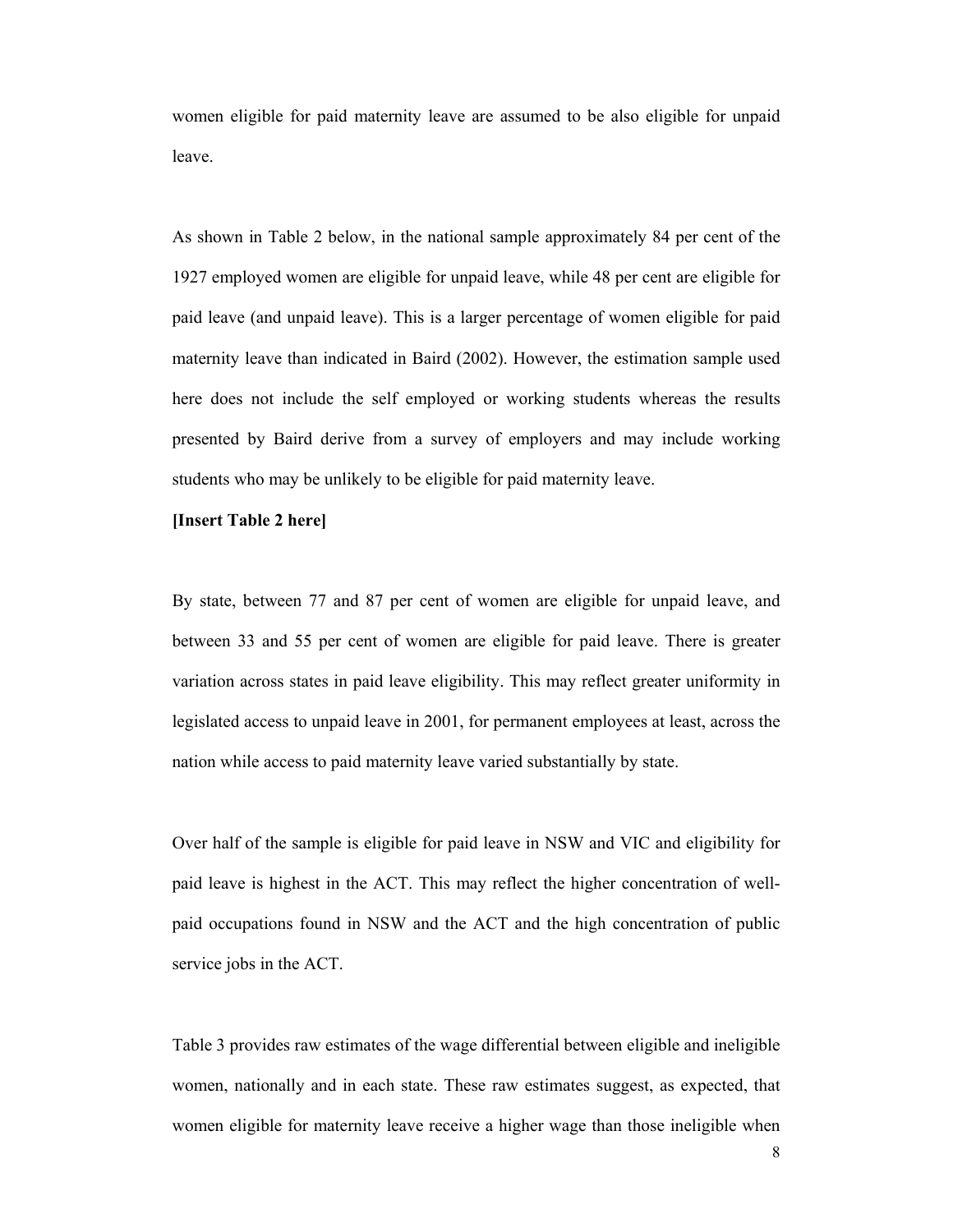observable personal and job characteristics, other than the state of residence, are not controlled for. These raw estimates concur with *a priori* expectations for a positive correlation between eligibility and other factors that affect the wage, observable and unobservable, such as education and ability. Sections 3 and 4 investigate whether there is evidence for a *negative* wage differential such that eligible women receive a lower wage than those ineligible, once controls for observable characteristics and the endogeneity of eligibility for maternity leave are implemented.

**[Insert Table 3 here]** 

#### **III. Empirical Results**

l

The wage model used is derived from the human capital model. A large number of control variables are included in order to capture heterogeneity across women. White's heteroskedasticity robust standard errors are used throughout.

To allow a comparison of the results found with those of Johnson and Provan (1995) the ordinary least squares results are presented first. Equation (1) shows the main features of the log wage model applied.

$$
\ln(WAGE) = X'\beta + \Gamma'\alpha + PML(\delta) + UPML(\gamma) + \varepsilon
$$
 (1)

Worker and job characteristics are captured in the vectors X and  $\Gamma$  respectively, and both are assumed to be exogenous.<sup>11</sup> As detailed above, PML identifies women

<sup>&</sup>lt;sup>11</sup> The vectors X and  $\Gamma$  included the following independent variables: age in years, the square of age, the number of children aged between zero and four years, tenure in years, experience in years, three dummy variables to capture level of education completed, five dummy variables to capture industry of employment, three dummy variables to capture occupation, three dummy variables to capture employer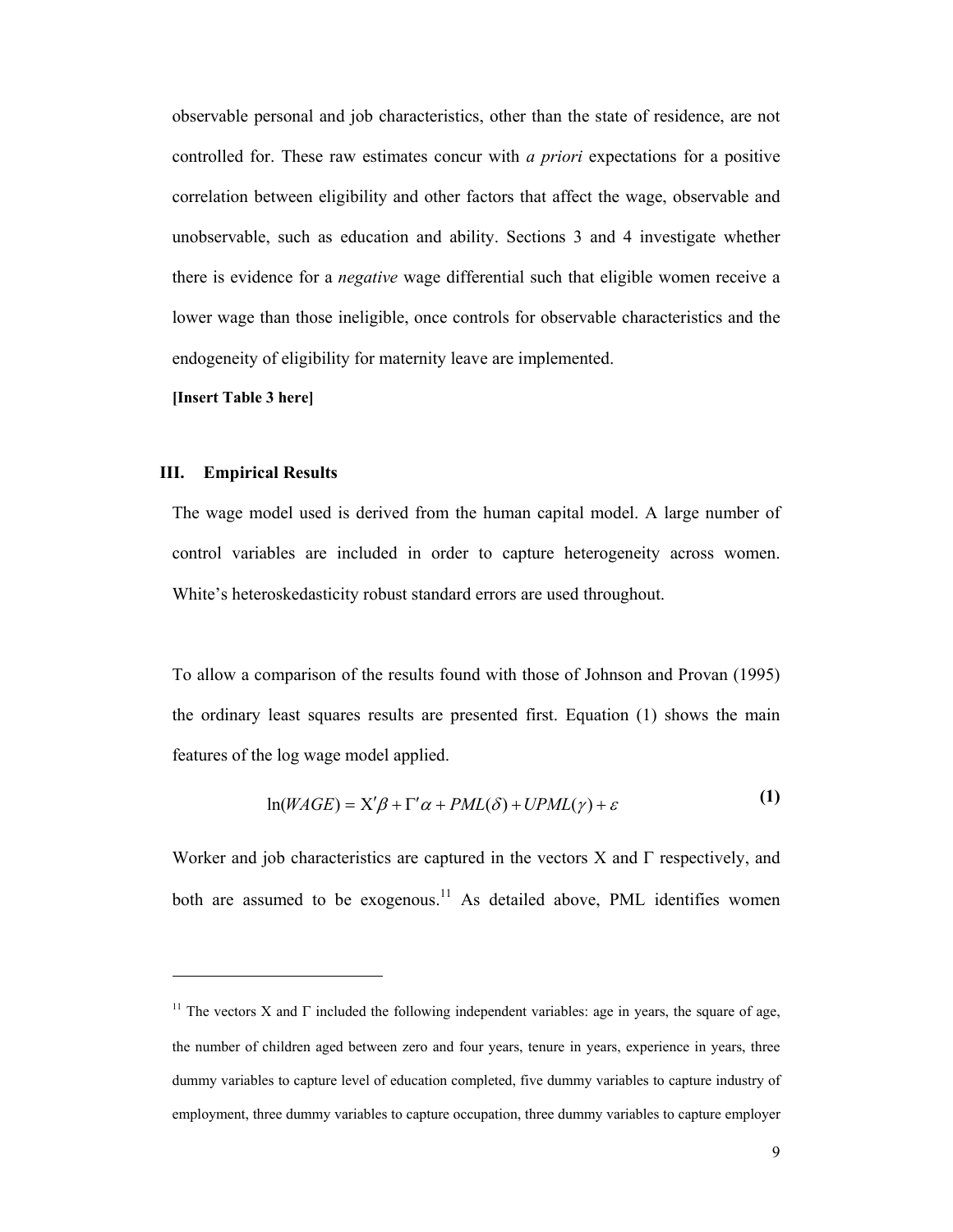eligible for paid leave and UPML those with unpaid leave. Negative coefficients on these dummy variables will indicate evidence of compensating wage differentials associated with eligibility for maternity leave. The stochastic error term,  $\varepsilon$ , is assumed to be independently and identically distributed and independent of the explanatory variables.

Throughout the empirical work conducted, the estimates produced are consistent with human capital theory. Wages increase, at a decreasing rate, with age. Additional education, particularly university education, tenure and experience each have a positive effect on wages.12 Women working in retail services or in education, health, community or other services have significantly lower wages than their counterparts in other industries, while women in communications, finance and business services earn significantly higher wages than their counterparts in other industries. A woman's occupation has a strongly significant positive effect on their wage, with women in professional or managerial occupations receiving the highest wages. Employer size also has a significant positive effect on wages and the effect increases with the number of employees. The model also predicts that women who work part-time receive a significant positive premium on their wage. The effects of union membership, working in the private sector, marriage or being in a de-facto relationship, and the number of children on the wage are insignificant.

size, and separate dummy variables to indicate union membership, employment in the private sector, whether the woman works part-time and whether the woman is married/de-facto.

<sup>&</sup>lt;sup>12</sup> A discussion of the human capital wage model and its predictions can be found in Ehrenberg and Smith, 2000, p.305.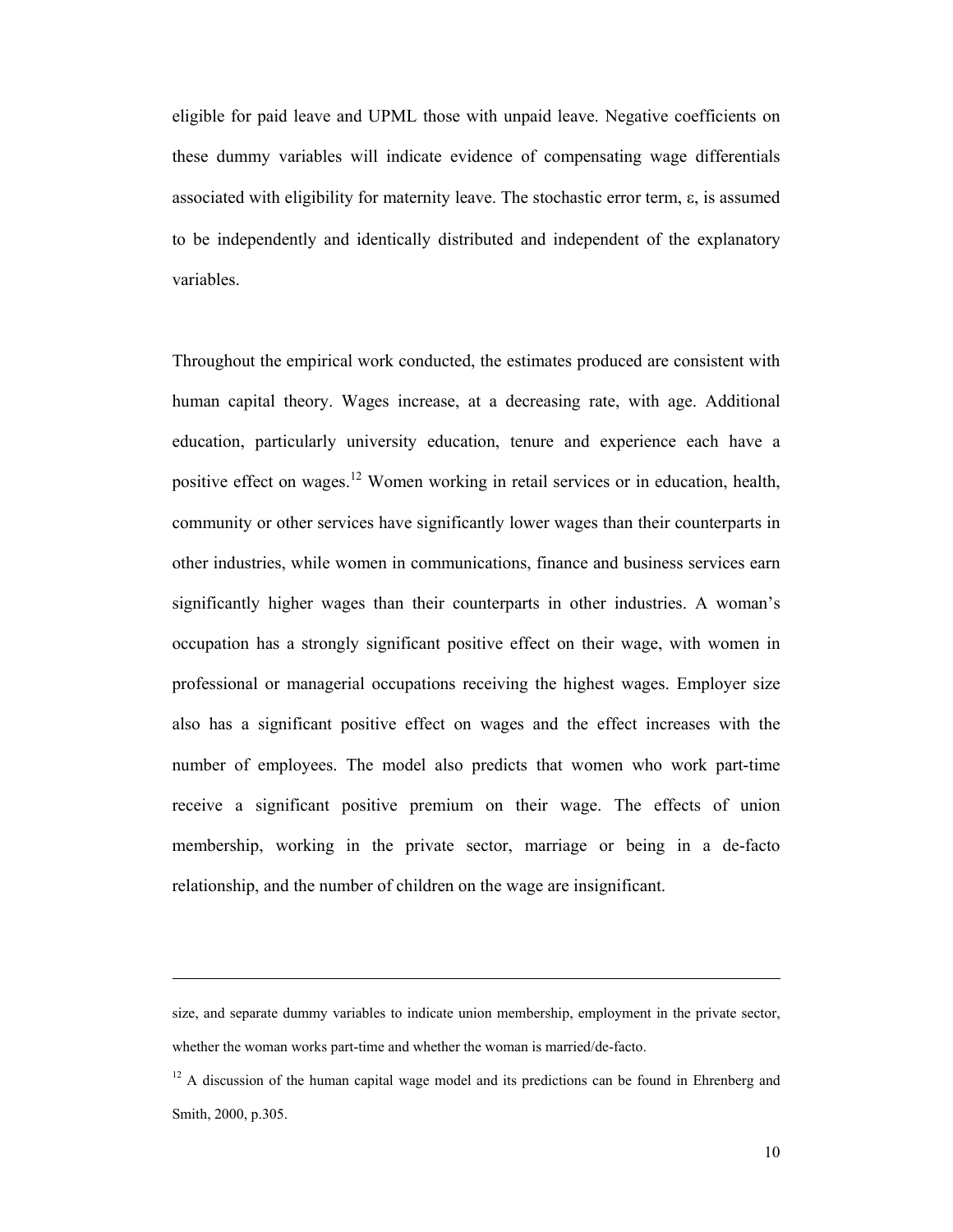This model (Equation (1)), where the effects of maternity leave legislation on the wage are constrained to be equal across states and territories, does not predict a significant wage differential associated with eligibility for maternity leave. The predicted wages and wage differentials are shown in Table 4 below.<sup>13</sup> These results are comparable with those found by Johnson and Provan (1995) who also found insignificant wage differentials associated with eligibility for maternity leave. The lack of significant negative wage differentials may be due to the possible endogeneity of the maternity leave variables.<sup>14</sup>

#### **[insert Table 4 here]**

 $\overline{a}$ 

However, it also appears that the effects of maternity leave eligibility in the different states across Australia are cancelling each other out. Given known differences in state legislation regarding eligibility for paid and unpaid maternity leave, and given expected differences in earning capacities across states, a model that allows the effect of maternity leave policies on wages to vary by state was considered. Equation 2 below shows the features of this model.

$$
\ln(WAGE) = X'\beta + \Gamma'\alpha + \text{STATE'}\lambda + \text{PML}(\delta) + \text{UPML}(\gamma) + (\text{STATE} * \text{PML})'\phi_1 + (\text{STATE} * \text{UPML})'\phi_2 + \varepsilon
$$
 (2)

The regression used the national estimation sample and included the same control variables as the national regression. As such, the effects of the various worker and

<sup>&</sup>lt;sup>13</sup> Full results with standard errors can be found in Table 11, Appendix II.

<sup>&</sup>lt;sup>14</sup> The endogeneity of the maternity leave variables is addressed below and potential solutions to the problem are implemented.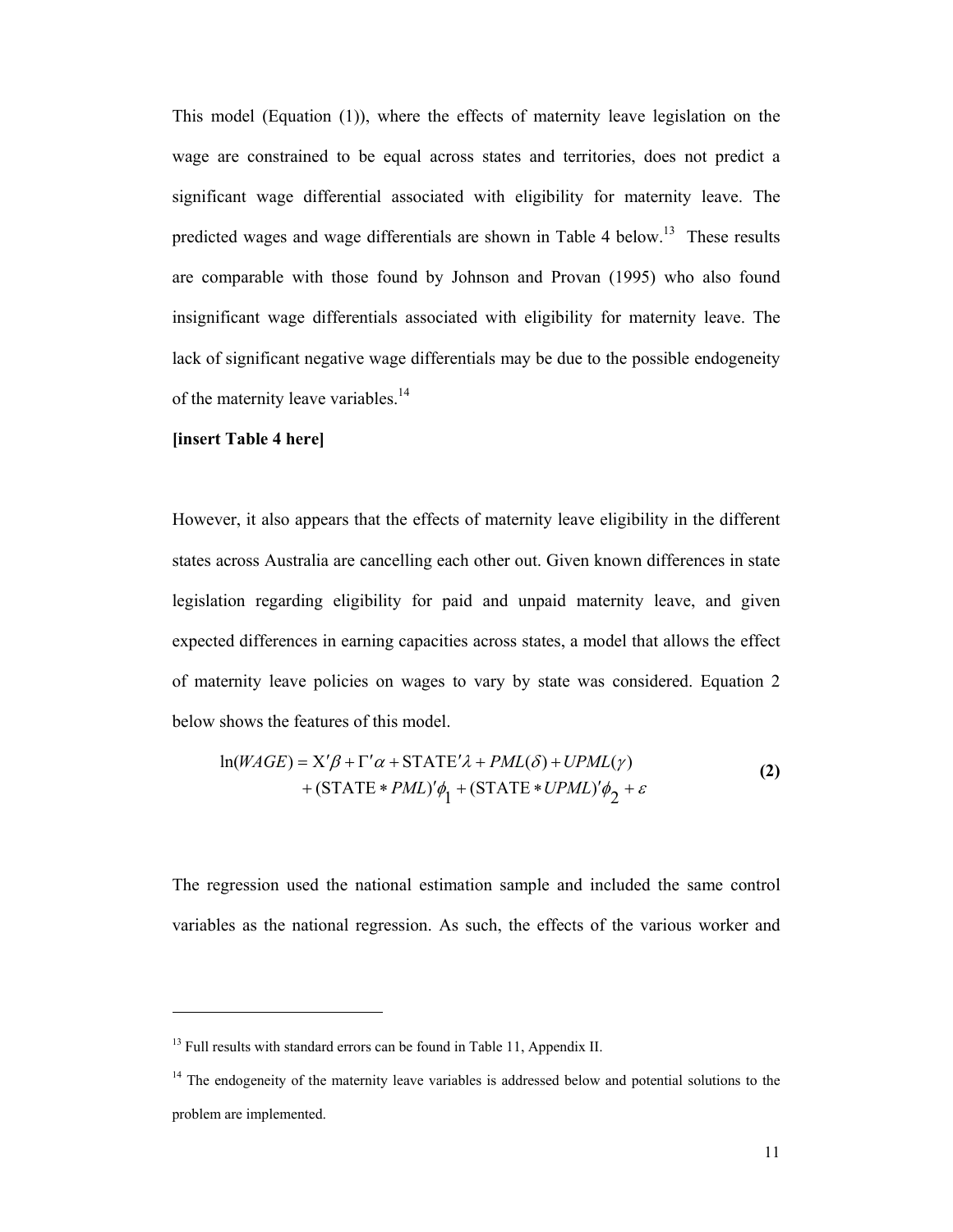occupational characteristics were constrained to be equal across states while the effects of maternity leave legislation were permitted to vary.

The resulting predicted wage differentials are shown in Table 5. The coefficients on personal and job characteristics are consistent with those of Equation  $(1)$ .<sup>15</sup> Moreover, women residing in NSW receive higher wages on average than their counterparts in other states as expected.

#### **[insert Table 5 here]**

 $\overline{a}$ 

Only Tasmania and NSW exhibit a negative wage differential associated with both paid leave and unpaid leave while Queensland shows a negative wage differential only for unpaid leave. The point estimate for the size of the negative wage differential associated with paid maternity leave eligibility in Tasmania is almost as large as that in NSW however it appears that the small sample available for Tasmania is resulting in a large standard error on this estimate.

NSW may show significant and large negative wage differentials because there may be greater variation in terms of employment contracts in the sample of working women from NSW. However, as discussed above, in 2001 legislation in NSW provided for 12 months unpaid leave for all permanent *and* casual employees, while Queensland was the only other state with similar provisions for casuals. In addition, legislation provides that NSW public sector employees have access to nine weeks of paid maternity leave, which is longer than that provided for public sector employees in South Australia, Western Australia, and Queensland. Therefore, the strength of the

<sup>&</sup>lt;sup>15</sup> Full results with White's standard errors can be found in Table 11, Appendix II.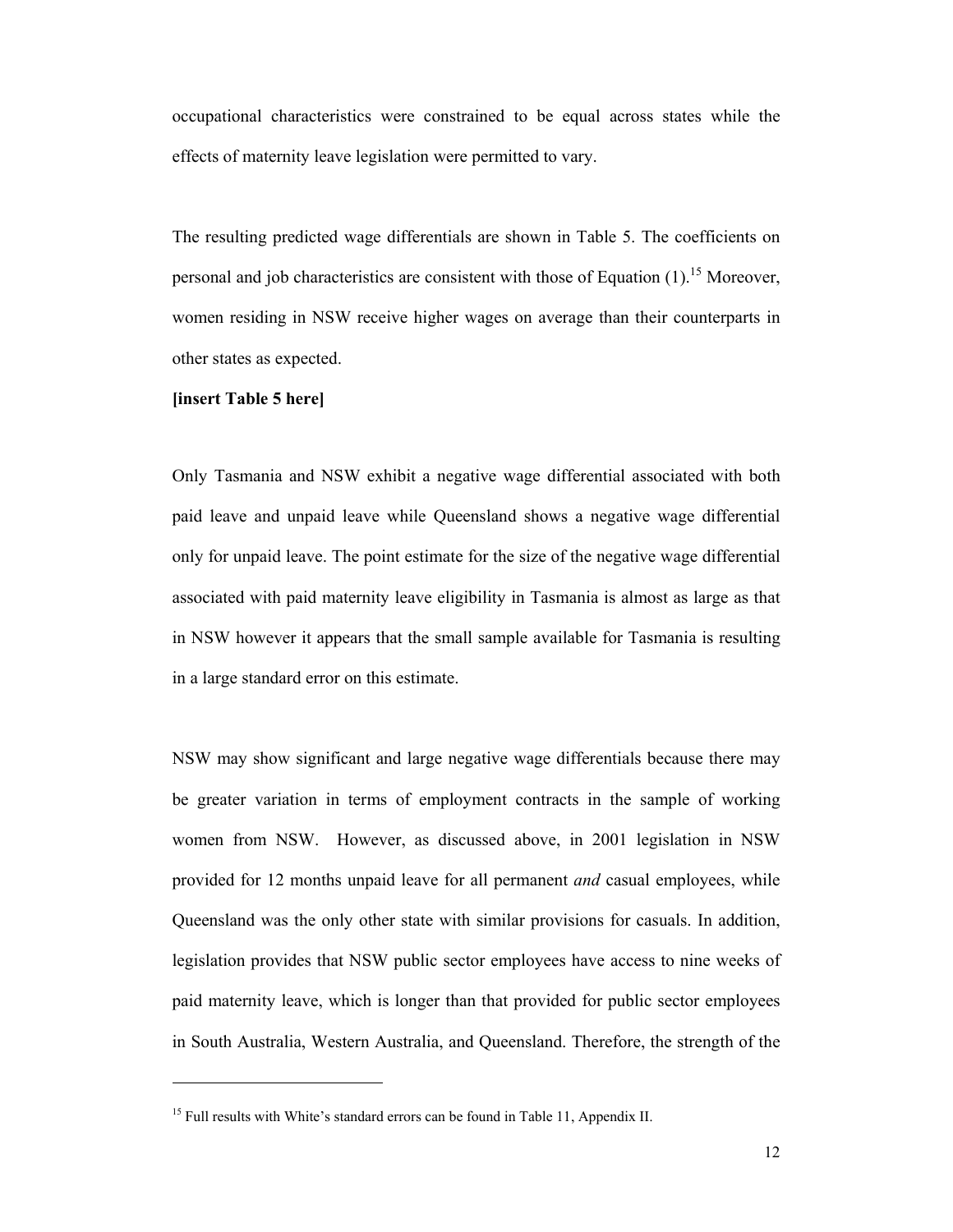legislation in NSW may have caused employers to pass the cost of the maternity leave onto their female employees.

In 2001, the provisions for casuals had only been in place in Queensland for 2 years. The legislation was relatively new and the full effects of the legislation on the wages of working women may have yet to flow through. This may help to explain why Queensland exhibits a smaller negative, but significant, wage differential associated with eligibility for unpaid maternity leave.

Victoria, South Australia, Western Australia and the ACT each exhibit significant positive wage differentials. It appears that either women with access to paid maternity leave do not face any negative compensating wage differential in some states, or, it may also be that the problem of endogeneity as already noted is masking negative wage differentials. The distinct results for the ACT may be driven by a few observations as the ACT represents less than three per cent of the sample. Furthermore, the substantial presence of the public sector in the ACT is likely to be affecting the results for the ACT.

Tests for heteroskedasticity were conducted. When the form of heteroskedasticity was not specified and when specified as a function of the six dummy variables for the states, there was no evidence for the presence of heteroskedastic errors. Significant evidence for heteroskedastic errors was found when specified as a function of the state dummy variables, the maternity leave variables and their interactions. This finding is consistent with the hypothesis that the impact of maternity leave legislation on wages differs across states, and that there is greater variability in the wage offers and their associated benefits across states. Given this finding, feasible generalised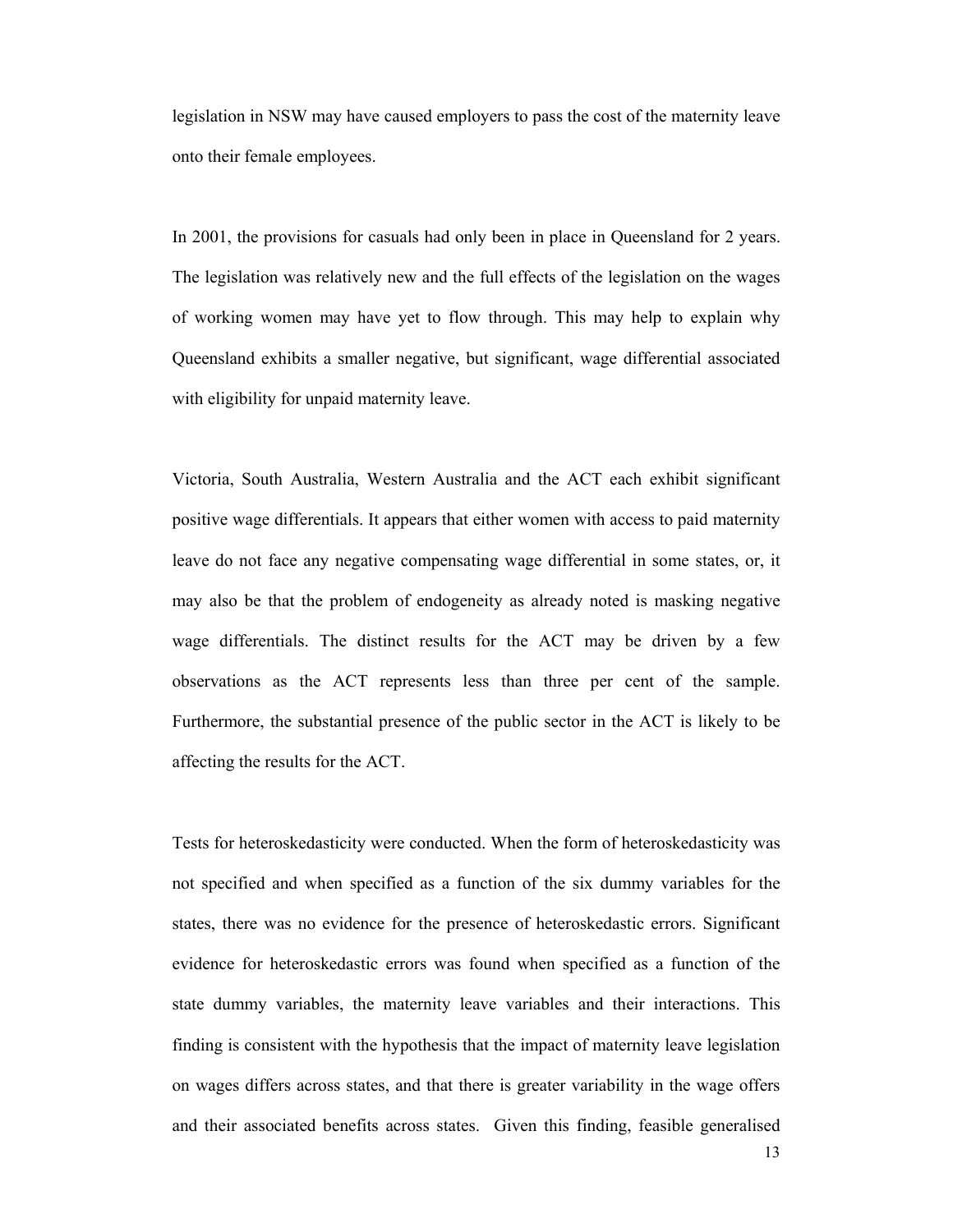least squares was employed. However, this estimator did not generate qualitatively different inferences from those discussed above.<sup>16</sup>

#### **IV. Extensions and Sensitivity Analysis**

While eligibility for maternity leave will be correlated with observed factors, such as the woman's education or occupation, it may *also* be correlated with *unobservable*  factors, for example, ability or personality traits. As a result, the maternity leave variables are not exogenous regressors. As the regression models employed above do not make any allowances for this endogeneity, they may fail to detect significant evidence of a negative compensating wage differential. With the exception of the results for NSW, this proved to be the case.

Indeed, there may be a positive bias in the estimated coefficients on the maternity leave dummy variables as the omitted variables, such as ability, are expected to have a positive impact on the wage. Although the models suggest positive wage differentials associated with eligibility for maternity leave for some states, the true effect may be a negative wage differential masked by the endogeneity. Additionally, the negative wage differentials found may be interpreted as smaller than the true wage differential. Following Gruber (1994) and Baum (2003) Difference-in-Difference (DD) estimation is used<sup>17</sup> in order to control for this endogeneity. This method controls for the

<sup>&</sup>lt;sup>16</sup> Full results are available from the author on request.

<sup>&</sup>lt;sup>17</sup> While Gruber and Baum employed Difference-in-Difference-in-Difference estimation, only Difference-in-Difference (DD) estimation is used here. With only one wave of HILDA available at the time of writing, the time-dimension could not be exploited.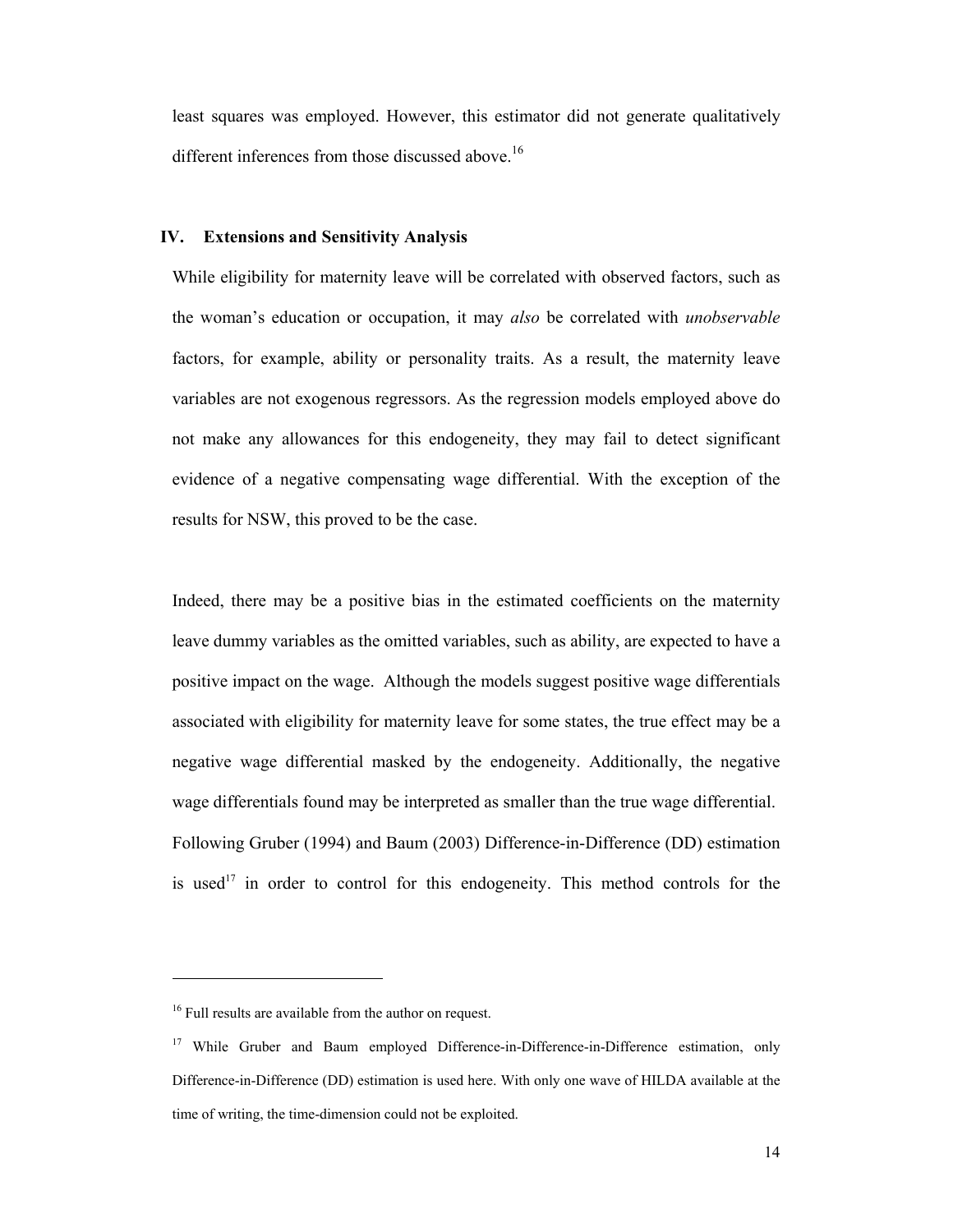selection of women into wage contracts wherein they are either eligible or ineligible for maternity leave.

The treatment group used consists of the 16-44 year old women from the estimation sample, as these women should value maternity leave benefits. Two different control groups are used as "additional comparison groups reduce the importance of biases or random variation in a single comparison group" (Meyer, 1995, p.157). The first control group consists of women 45 years old and over from the original estimation sample. Women of this age have little reason to value maternity leave benefits, as they are unlikely to be having children and therefore constitute a valid control group. The second control group consists of 730 men.<sup>18</sup> Men constitute a valid control group<sup>19</sup> as they either do not have access to maternity leave, or if they have access to *paternity* leave they are not expected to place a high value on eligibility for leave given that men use such leave much more rarely than women use maternity leave (Ruhm, 1998,  $p.286$ ).<sup>20</sup>

Table below presents the national DD estimates and state estimates for NSW, Victoria and Oueensland.<sup>21</sup>

### **[insert Table 6 here]**

l

<sup>&</sup>lt;sup>18</sup> Summary statistics for this sample of men are available from the author on request.

 $19$  Gruber (1994), Ruhm (1998) and Baum (2003) also use men as a comparison group.

 $20$  A table showing the construction of the national DD estimates can be found in Table 12, Appendix 2.

Detailed results and the results for each state are available on request from the author.

<sup>&</sup>lt;sup>21</sup> The samples for SA, WA, TAS and the ACT were too small to generate meaningful results here.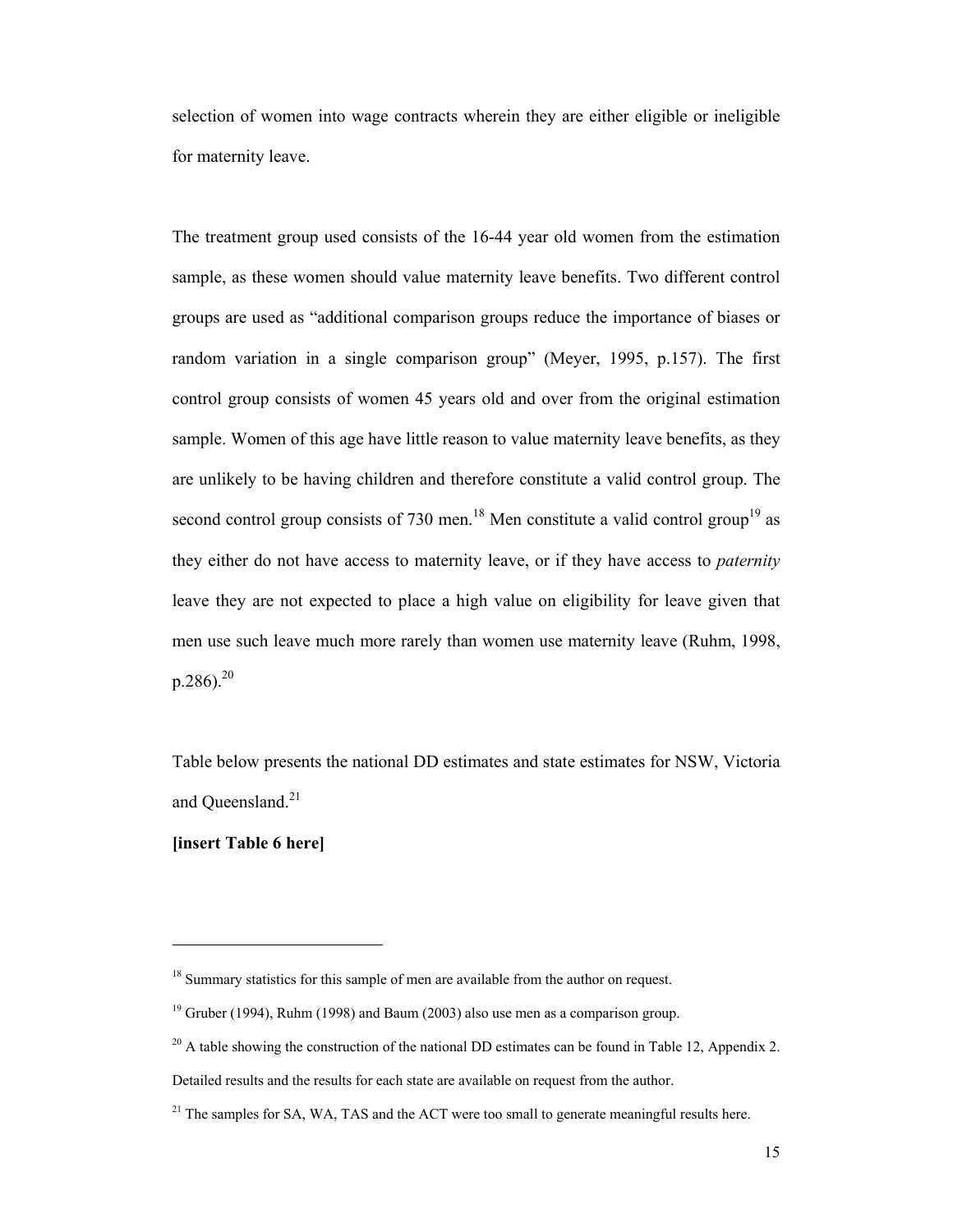Unlike the results from Equation (1), negative wage differentials between those eligible and those ineligible for maternity leave are found nationally. This result holds when either control group is used. Negative wage differentials are also seen in all three states. In comparison with earlier results, where the endogeneity was not accounted for, the wage differential is now much larger in NSW, and in Queensland both of the wage differentials are now negative. Despite the size of these wage differentials, only those in NSW, with men as the control group, are significant.

*Conditional* DD estimates, which control for all of the observable characteristics of the workers, were formed. The estimated wage differentials, nationally and by state, are shown below in Table  $7.^{22}$ 

**[insert Table 7 here]** 

 $\overline{a}$ 

The predicted wage differentials tend to vary depending on the control group used. The national wage differential estimates are negative and where men are used as the control group the differentials are large, if not statistically significant.

When men are used as the control group the slightly larger sample size<sup>23</sup> used may assist the estimation of the wage differentials. For NSW, the wage differentials are

 $22$  The results from these regressions where men are used as the control group can be found in Table 13 and Table 14, Appendix II. Similar results where women over age 45 are used as the control group are available on request from the author.

<sup>&</sup>lt;sup>23</sup> The sample size when men are used as the control group is 2137, while it is 1927 when older women are employed as controls.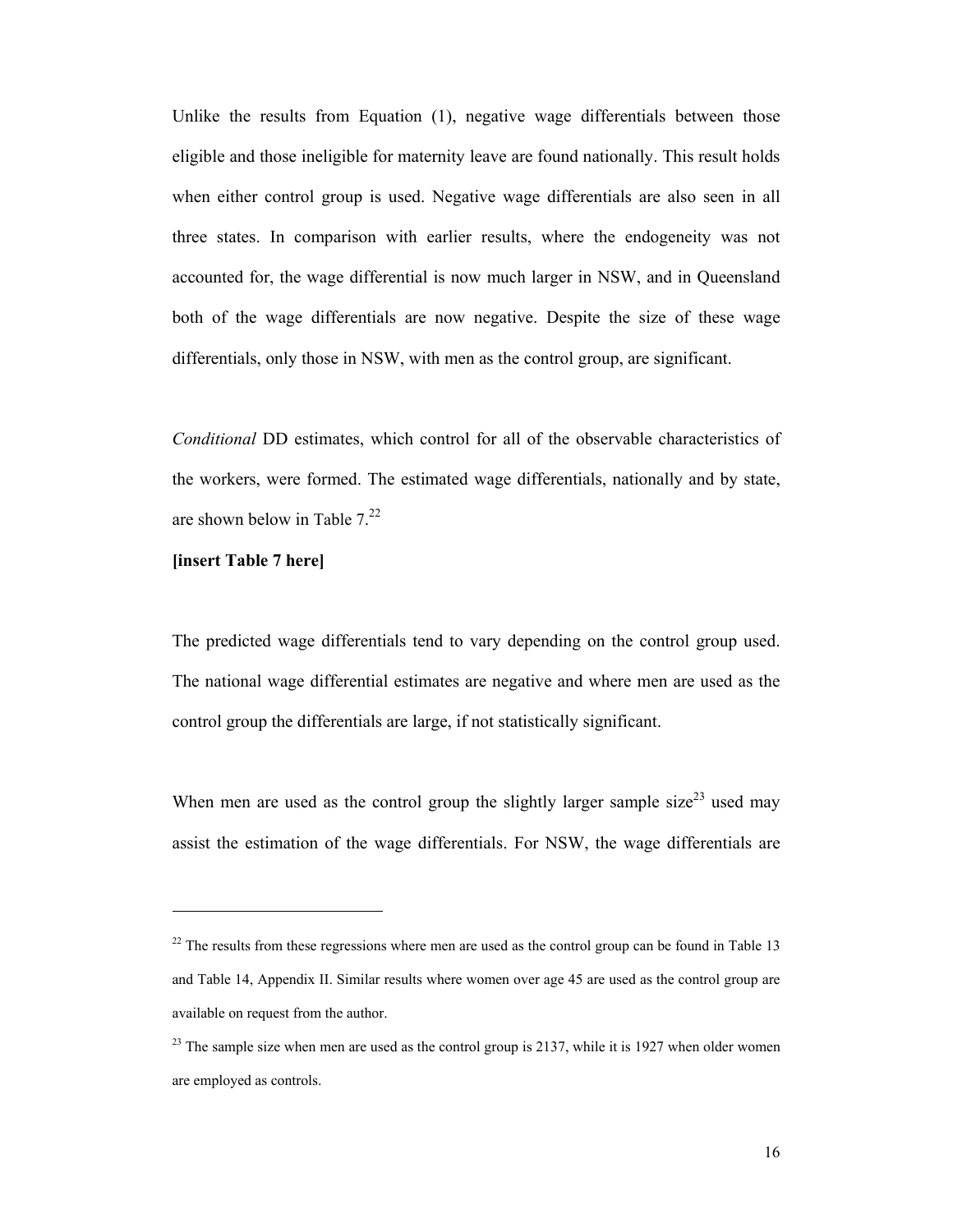substantial and more significant than in Equation (2). The wage differentials for Queensland are both negative and significant.

Importantly, using this method to control for the endogeneity of the maternity leave variable produces estimates of a negative wage differential in most states. The correlation between wages, unobserved characteristics, such as ability, and maternity leave eligibility was found to cause a positive bias in the coefficient estimates for eligibility.

While the DD estimates control for the endogeneity of the maternity leave variables, as noted previously, the estimation sample consists of 1927 *working* women. As a result, the sample is not a randomly selected population sample and may suffer from sample selection bias. There may be a significant selection process occurring whereby employed and non-employed women are distinctive groups and these distinctions are not being controlled for by the set of observed personal and job characteristics utilised in the models. If this were the case, the results derived above may only apply *conditional* on the employment selection and not more generally.

A Heckman two-step estimation procedure is used to investigate whether correcting for this sample selection alters the inferences made. A probit model is estimated for the conditional probability of employment using the original estimation sample and an additional 2213 non-employed women. $24$ 

 $24$  The regressors in this probit model only include variables on personal characteristics. Ideally, information on the potential job offers of the women would be included. However, information on job characteristics is incomplete as the 2213 non-employed women do not have an observed wage.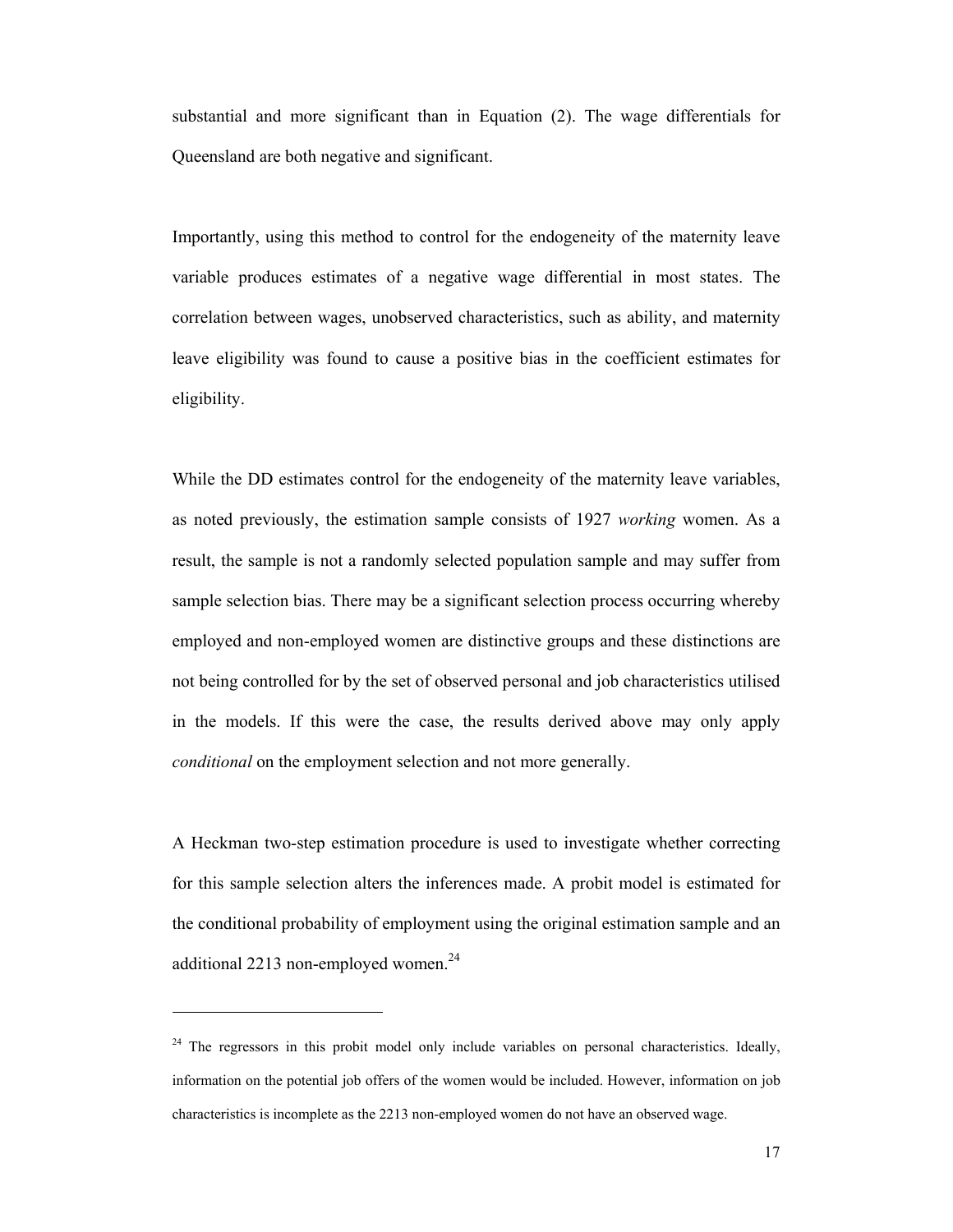To identify the wage equation separately from the employment selection equation, six instruments are used. Four variables were entered linearly to jointly capture the effects of having children, particularly young children, as well as the value of home production on the choice to work. In line with expectations having young children, aged 0-1 years or 2-4 years old<sup>25</sup>, has a negative impact on the probability of employment. Non-labour income<sup>26</sup> is entered in a quadratic to allow for nonlinearities. The coefficients suggest that increases in non-labour income up \$32,000 per annum, increase the probability that the woman is employed, while at levels of non-labour income beyond \$32,000 further increases in non-labour income reduce the probability of employment. These instruments were judged to have a strong effect on a woman's decision to work and testing suggested they were relevant instruments.<sup>27</sup>

When the wage regression is re-estimated, the coefficient on the Inverse Mills Ratio (IMR), included to net out the effects of the sample selection, is negative but insignificant.<sup>28</sup> A Hausman specification test also shows that introducing the IMR does not generate any systematic difference in the regression coefficients. Furthermore, Table 8 shows that the size of the wage differentials by state and the inferences drawn from this regression are almost identical to those reached when the sample selection was not taken into account (refer back to Table 5).

<sup>&</sup>lt;sup>25</sup> While the number of young children between the ages of 0-4 years enters the wage equation, the instruments on the number of young children provide additional, more detailed information by identifying the number of children aged between 0-1 and 2-4 years separately.

 $26$  Non-labour income is the sum of all weekly income in the household from both labour and transfer payments net of the labour income of the woman herself.

 $27$  The instruments were found to be jointly significant at the one per cent level.

 $28$  The results are available in Table 16, Appendix II.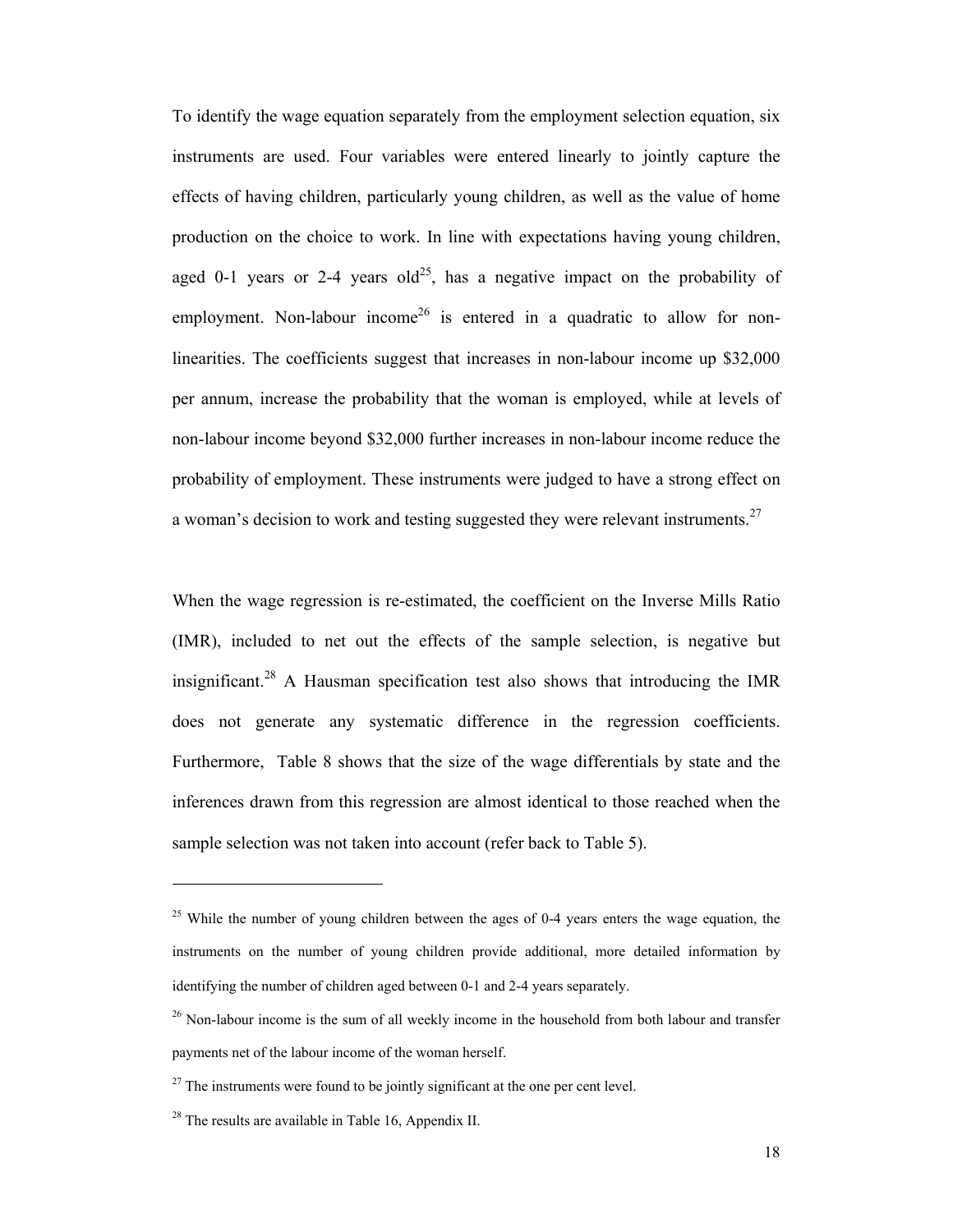#### **[insert Table 8 here]**

These results suggest that, conditional on the available instruments, the unobserved characteristics of the women are not correlated over the selection process and the wage equation. Consequently, the results derived from the modelling carried out in this paper are robust to the selection of a sample of *working* women and can be interpreted as representative of the wage equations and wage differentials faced by employed and non-employed women.

### **V. Policy Implications**

The analysis suggests that Australian women eligible for maternity leave face a negative compensating wage differential. The estimate of this differential represents the value placed on maternity leave by the marginal working woman and will therefore be an underestimate of the value placed on eligibility by those women not at the margin.

The estimate can be interpreted as a shadow price for maternity leave. Consequently, the annual aggregate value to women of a paid maternity leave scheme can be estimated and compared with the forecasted net annual cost of \$213 million for the national paid maternity leave scheme proposed by HREOC.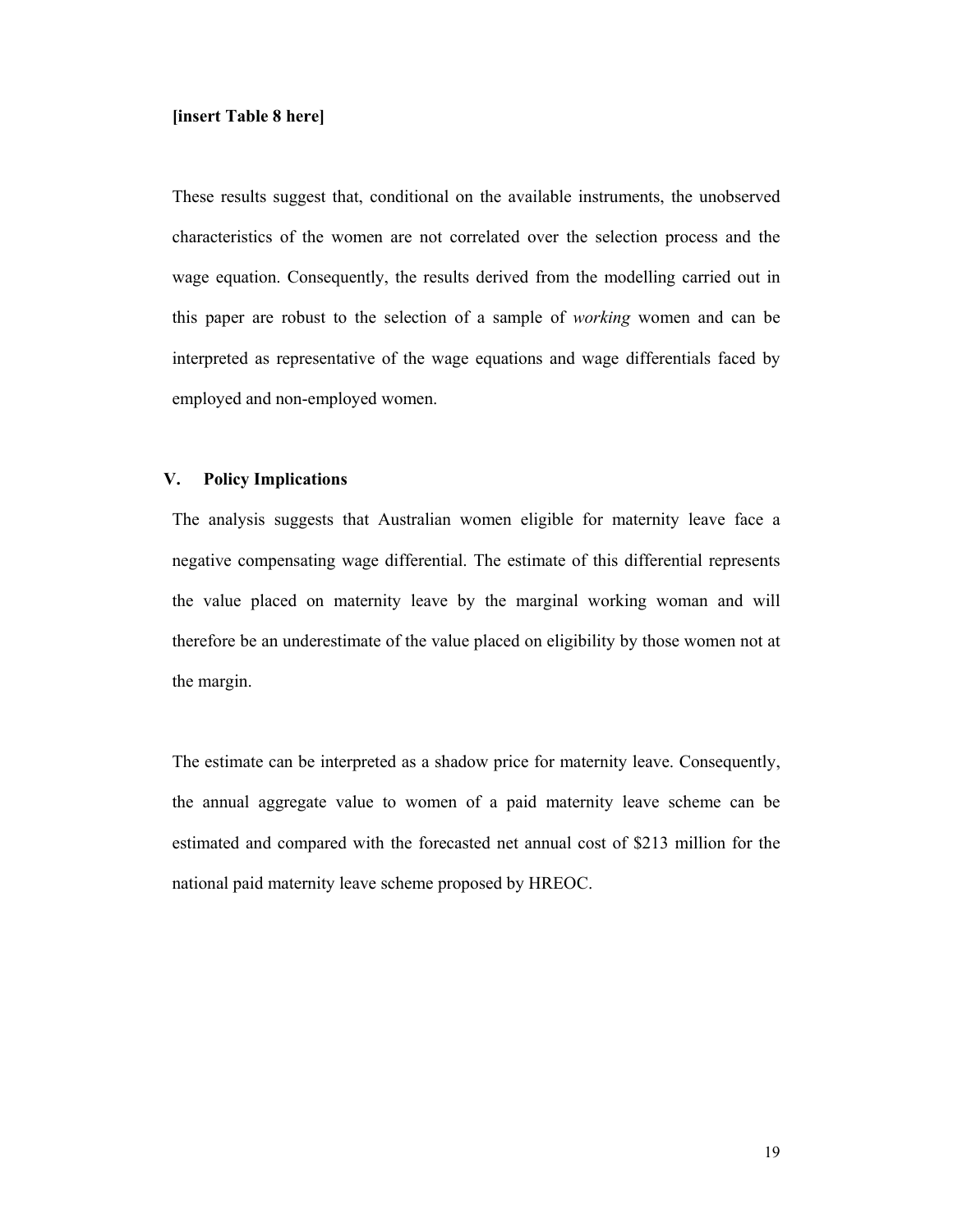To form this estimate, the wage differential results for  $NSW<sup>29</sup>$  from Equation (2) are extrapolated to cover all employed NSW women of childbearing ages, of which there are 948,200 between  $16-44$  years old<sup>30</sup> in 2001 (NSW Year Book 2002).

The results for an employed woman in NSW of average age, tenure, experience, with no children in the 0-4 age group (the sample average) suggest that she values eligibility for paid and unpaid maternity leave at \$1.92 per hour<sup>31</sup>. This grosses up to an annual individual value of just over \$2600 for a woman working 28.3 hours per week (the average hours worked by Australian women in 2001, (Year Book Australia 2002)) in 48 of 52 weeks in the year.

Given that 45.3% of the estimation sample in NSW is ineligible for paid maternity leave, if a paid maternity leave scheme were introduced, it is this proportion of women in NSW that would gain eligibility from the policy. Hence, the resulting estimate is equal to \$2600 per annum for each individual woman, multiplied by 45.3% of the 948,200 women employed in NSW, that is, over \$1.12 billion.

 $29$  NSW was selected to use in this policy experiment as, of the seven states examined, NSW has lead the other states in its implementation of maternity leave policies. NSW was the first state to extend unpaid leave to casual employees and with the exception of the ACT, the incidence of eligibility for paid leave is highest in NSW. In addition, the results for NSW are the most robust throughout the modelling.

 $30$  This age group is used because, as argued above, it is women in this age group that will value eligibility.

 $31$  This estimate is the dollar value corresponding to the  $-13.7\%$  wage differential estimated for women eligible for paid and unpaid leave in NSW from Equation (2) shown in Table 5.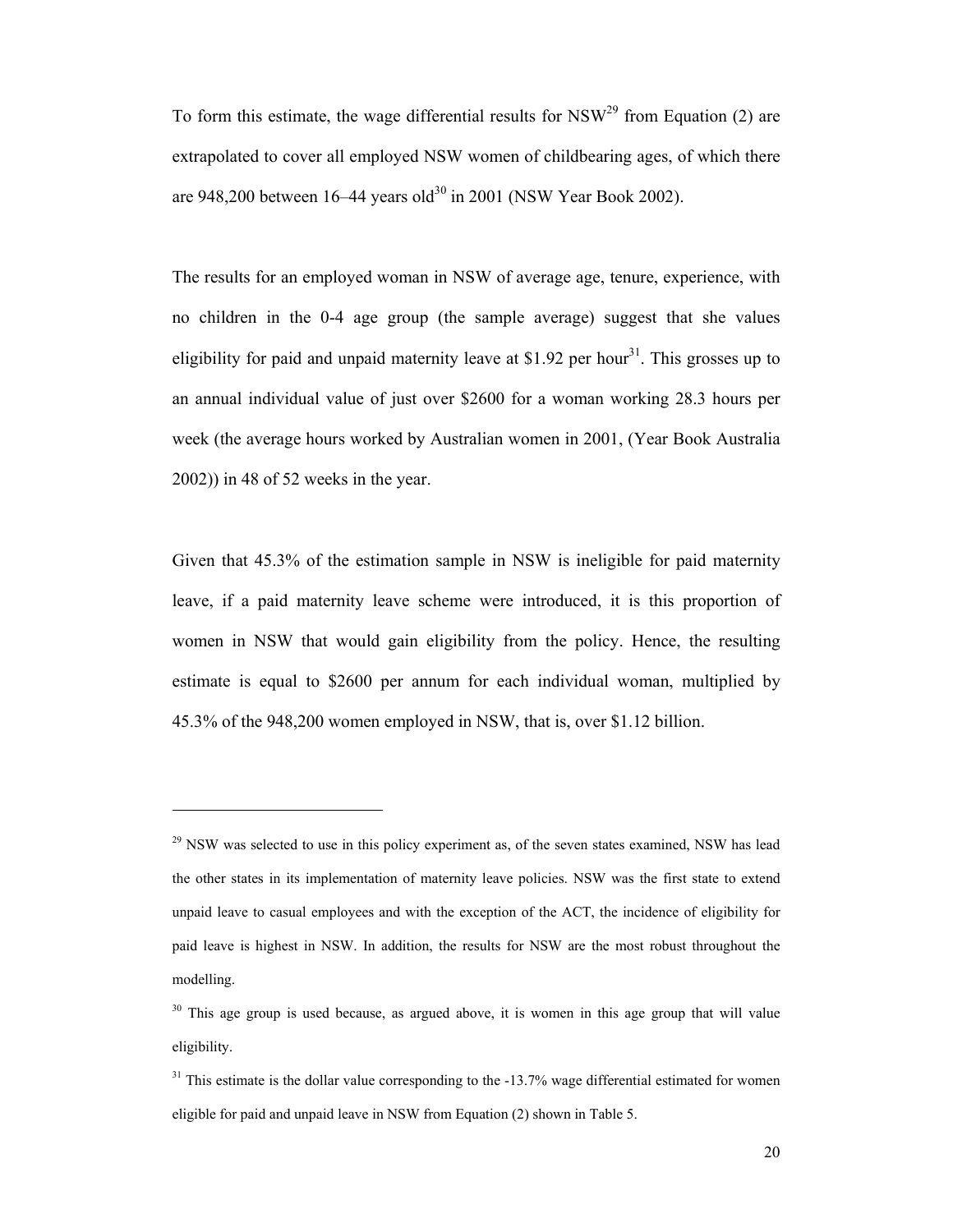This estimate for NSW alone is more than five times the estimated cost to the government of introducing the proposed HREOC scheme *nationally*. Furthermore, this estimate of the value placed on the scheme does not incorporate any externalities that may be associated with women's access to paid maternity leave, such as any benefits to the child's health that the woman may not have included in her valuation of eligibility for paid leave. Nor does it include the social value of maternity leave or the value women's partners place on the eligibility for leave.

#### **VI. Conclusions**

This paper explores a research question that as yet has been unanswered in the Australian context. The issue of the relationship between wages and fringe benefits such as maternity leave is a complex one. However, the methods used explicitly account for the suspected endogeneity of the maternity leave variables incorporating the methods employed by Gruber (1994), Waldfogel (1999) and Baum (2003). Evidence is found for negative compensating wage differentials associated with eligibility for maternity leave in the Australian labour market. In addition, the results are applicable to both employed and non-employed women. The results are particularly robust in NSW while there is some evidence for negative wage differentials in Queensland and Victoria.

The evidence for negative wage differentials indicates that, under the theory of compensating wage differentials, women value eligibility for maternity leave. The estimates of the value placed on eligibility by women in aggregate are shown to greatly outweigh the estimated cost of a proposed national paid maternity leave scheme, indicating that Australian women stand to benefit from the introduction of such a scheme.

21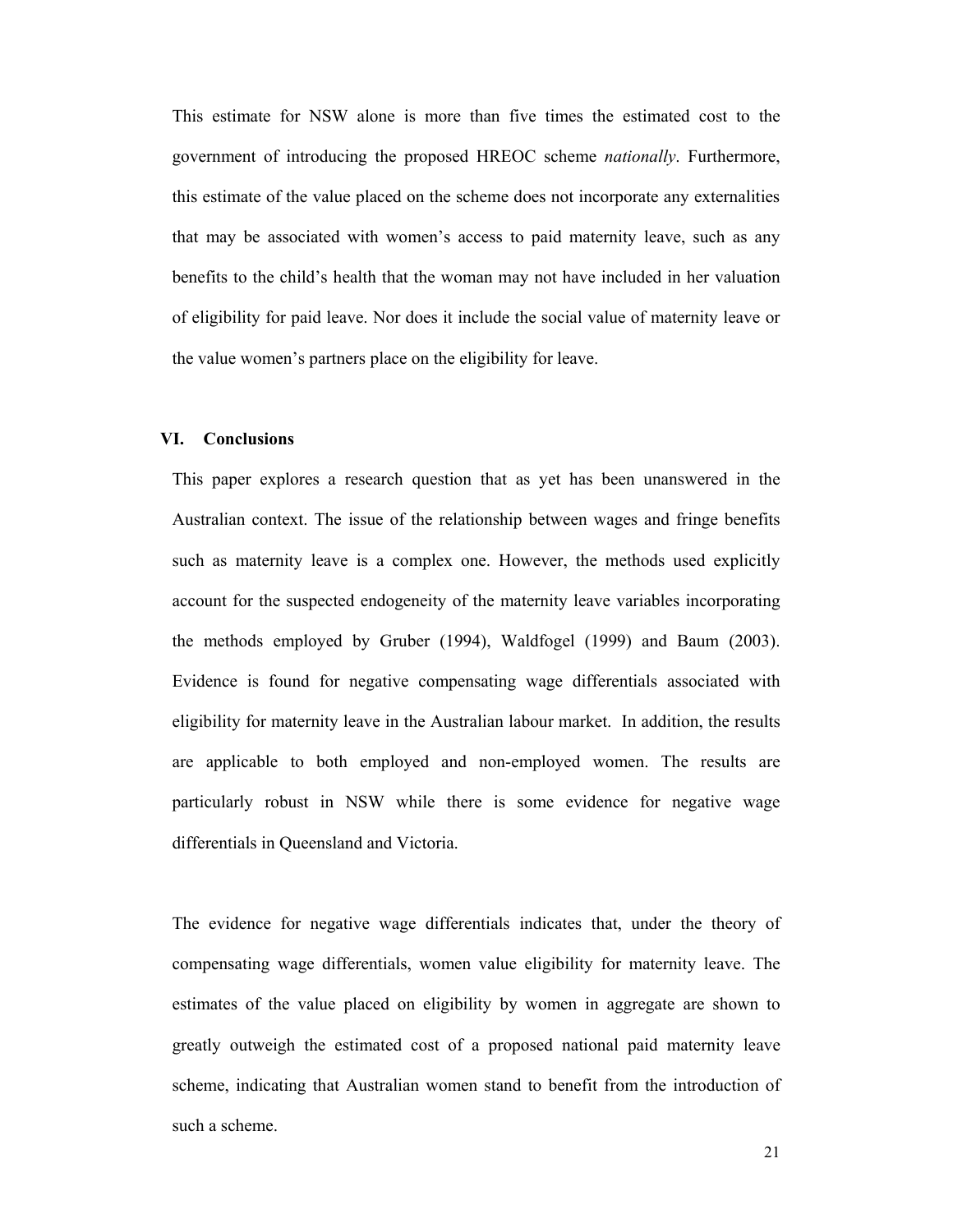| THURT TEMPLOMENT PHILLIPS          |      |                           |         |                |
|------------------------------------|------|---------------------------|---------|----------------|
| Variable                           | Mean | <b>Standard Deviation</b> | Minimum | <b>Maximum</b> |
| Hourly Wage <sup>*</sup> (in $\$ ) | 18.5 |                           | 4.6     | 62.5           |
| Hours                              | 32.5 | 12.8                      |         | 90             |
| Log Hourly Wage                    | 2.8  | () 4                      |         | 4. I           |
| Age                                | 36.6 | 103                       |         | 67             |

**Table 1: Selected Summary Statistics (1927 Observations)** 

\*The wage has been 'Winsorised'. The top and bottom 1% of the wages have been set equal to the values of the wages at the first and 99<sup>th</sup> percentiles. Angrist and Kreuger (1999, p.1349) suggest that wage data can be improved by winsorising extreme values.

| <b>Variable</b> | <b>Frequency</b> | <b>Percentage of Observations</b> |
|-----------------|------------------|-----------------------------------|
| <b>NSW</b>      | 581              | 30.2                              |
| <b>VIC</b>      | 513              | 26.6                              |
| <b>QLD</b>      | 373              | 19.4                              |
| <b>SA</b>       | 167              | 8.7                               |
| WΑ              | 177              | 9.2                               |
| <b>TAS</b>      | 62               | 3.2                               |
| ACT             | 54               | 2.8                               |

| Table 2: Eligibility for Maternity Leave Nationally and by State |  |  |
|------------------------------------------------------------------|--|--|
|                                                                  |  |  |

| Variable                      |                                                                                         | Frequency | Percentage of Observations <sup>+</sup>                                                                 |  |
|-------------------------------|-----------------------------------------------------------------------------------------|-----------|---------------------------------------------------------------------------------------------------------|--|
| National                      |                                                                                         |           |                                                                                                         |  |
|                               | Eligible for Paid Leave*                                                                | 923       | 47.9                                                                                                    |  |
|                               | Eligible for Unpaid Leave                                                               | 1610      | 83.6                                                                                                    |  |
| <b>NSW</b>                    |                                                                                         |           |                                                                                                         |  |
|                               | Eligible for Paid Leave                                                                 | 318       | 54.7                                                                                                    |  |
|                               | Eligible for Unpaid Leave                                                               | 501       | 86.2                                                                                                    |  |
| <b>VIC</b>                    |                                                                                         |           |                                                                                                         |  |
|                               | Eligible for Paid Leave                                                                 | 260       | 50.7                                                                                                    |  |
|                               | Eligible for Unpaid Leave                                                               | 440       | 85.8                                                                                                    |  |
| QLD                           |                                                                                         |           |                                                                                                         |  |
|                               | Eligible for Paid Leave                                                                 | 166       | 44.5                                                                                                    |  |
|                               | Eligible for Unpaid Leave                                                               | 301       | 80.7                                                                                                    |  |
| <b>SA</b>                     |                                                                                         |           |                                                                                                         |  |
|                               | Eligible for Paid Leave                                                                 | 55        | 32.9                                                                                                    |  |
|                               | Eligible for Unpaid Leave                                                               | 132       | 79.0                                                                                                    |  |
| <b>WA</b>                     |                                                                                         |           |                                                                                                         |  |
|                               | Eligible for Paid Leave                                                                 | 70        | 39.5                                                                                                    |  |
|                               | Eligible for Unpaid Leave                                                               | 143       | 80.8                                                                                                    |  |
| <b>TAS</b>                    |                                                                                         |           |                                                                                                         |  |
|                               | Eligible for Paid Leave                                                                 | 23        | 37.1                                                                                                    |  |
|                               | Eligible for Unpaid Leave                                                               | 51        | 82.3                                                                                                    |  |
| <b>ACT</b>                    |                                                                                         |           |                                                                                                         |  |
|                               | Eligible for Paid Leave                                                                 | 31        | 57.4                                                                                                    |  |
|                               | Eligible for Unpaid Leave                                                               | 42        | 77.8                                                                                                    |  |
|                               |                                                                                         |           | <sup>+</sup> For each state, percentages shown are the percentage eligible as a proportion of number of |  |
| women residing in that state. |                                                                                         |           |                                                                                                         |  |
|                               | * Those women eligible for paid leave are a sub-set of those eligible for unpaid leave. |           |                                                                                                         |  |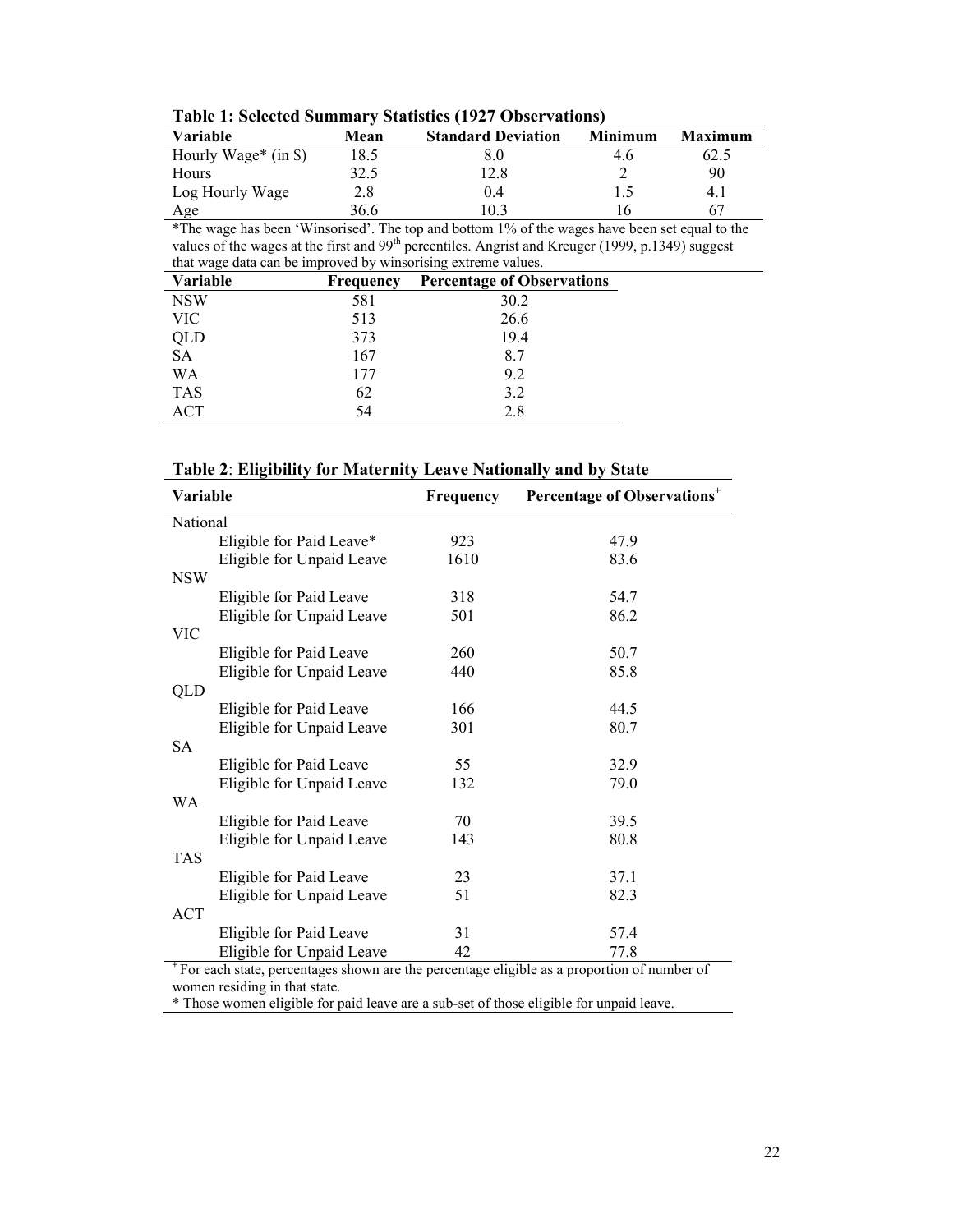| Comparison Group. Women mengione for any materinty reave | Wage         |                    | Wage         |
|----------------------------------------------------------|--------------|--------------------|--------------|
|                                                          |              |                    |              |
|                                                          | Differential |                    | Differential |
| <b>National</b>                                          |              | SА                 |              |
| Eligible for Paid $&$ Unpaid ML                          | 17.2         | Paid and Unpaid ML | 25.3         |
| Eligible for Unpaid ML only                              | 12.8         | Unpaid ML only     | 20.3         |
| <b>NSW</b>                                               |              | <b>WA</b>          |              |
| Paid and Unpaid ML                                       | 2.9          | Paid and Unpaid ML | 26.6         |
| Unpaid ML only                                           | $-1.2$       | Unpaid ML only     | 22.5         |
| VIC.                                                     |              | <b>TAS</b>         |              |
| Paid and Unpaid ML                                       | 15.8         | Paid and Unpaid ML | 9.5          |
| Unpaid ML only                                           | 11.2         | Unpaid ML only     | $-0.5$       |
| <b>QLD</b>                                               |              | <b>ACT</b>         |              |
| Paid and Unpaid ML                                       | 20.1         | Paid and Unpaid ML | 40.8         |
| Unpaid ML only                                           | 14.4         | Unpaid ML only     | 37.3         |

# **Table 3: Selected Unconditional Wage Differentials** (%)

Comparison Group: Women ineligible for any maternity leave

### **Table 4**: **Predicted Wage Differentials from Equation (1)**

|                     | <b>Unpaid Maternity Leave</b> | Paid & Unpaid Maternity Leave |
|---------------------|-------------------------------|-------------------------------|
| In dollars          | $-0.005$                      | 0.190                         |
| In percentage terms | $-0.04$                       | 147                           |

# **Table 5**: **Predicted Wage Differentials from Equation (2)** (%)

Comparison Group: Women Ineligible for Maternity Leave

| Wage Differential if Eligible for: Unpaid Maternity Leave Paid & Unpaid Maternity Leave                                                    |           |           |
|--------------------------------------------------------------------------------------------------------------------------------------------|-----------|-----------|
| <b>NSW</b>                                                                                                                                 | $-11.8**$ | $-13.7**$ |
| <b>VIC</b>                                                                                                                                 | $7.3**$   | $4.8*$    |
| QLD                                                                                                                                        | $-2.3*$   | $2.6*$    |
| <b>SA</b>                                                                                                                                  | $2.5*$    | $7.5*$    |
| WA                                                                                                                                         | $6.7*$    | $11.2*$   |
| <b>TAS</b>                                                                                                                                 | $-7.4*$   | $-1.3$    |
| ACT                                                                                                                                        | $24.8**$  | $19.5***$ |
| * Significant at 10% using a standard F-test for joint significance<br>** Significant at 5% using a standard E tost for joint significance |           |           |

Significant at 5% using a standard F-test for joint significance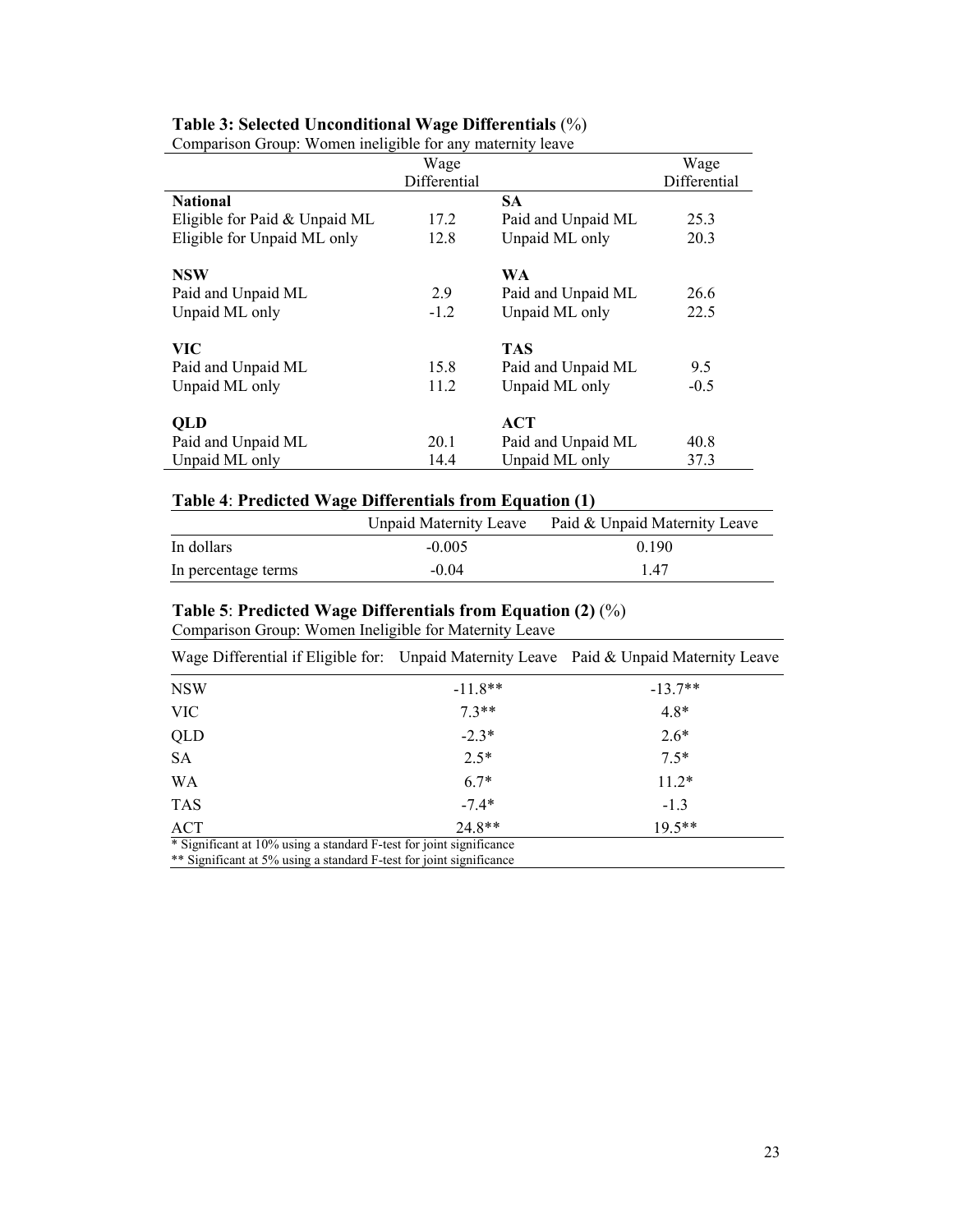|                                  |           | $\cdots$ , $\cdots$ , $\cdots$ |           |                     |
|----------------------------------|-----------|--------------------------------|-----------|---------------------|
|                                  |           | Control Individuals            |           | Control Individuals |
|                                  |           | 45+ year old women             |           | Men of all ages     |
|                                  |           |                                |           |                     |
| <b>National</b>                  |           |                                |           |                     |
| Eligible for Paid & Unpaid Leave | $-0.0971$ | (0.0630)                       | $-0.0511$ | (0.0541)            |
| Eligible for Unpaid Leave only   | $-0.0661$ | (0.0679)                       | $-0.0745$ | (0.0582)            |
| <b>NSW</b>                       |           |                                |           |                     |
| Eligible for Paid & Unpaid Leave | $-0.1642$ | (0.1381)                       | $-0.2229$ | (0.1066)            |
| Eligible for Unpaid Leave only   | $-0.0158$ | (0.1618)                       | $-0.1900$ | (0.1108)            |
| VIC.                             |           |                                |           |                     |
| Eligible for Paid & Unpaid Leave | $-0.1361$ | (0.1181)                       | 0.0250    | (0.1084)            |
| Eligible for Unpaid Leave only   | $-0.0297$ | (0.1297)                       | $-0.0355$ | (0.1338)            |
| QLD                              |           |                                |           |                     |
| Eligible for Paid & Unpaid Leave | $-0.0520$ | (0.1402)                       | $-0.1068$ | (0.1098)            |
| Eligible for Unpaid Leave only   | $-0.1311$ | (0.1474)                       | $-0.1265$ | (0.1170)            |
|                                  |           |                                |           |                     |

#### **Table 6: Unconditional DD Estimates for Working Women of Childbearing Age**  Comparison Group: Working Women of Childbearing Age *Ineligible* for Maternity Leave

Differences in log hourly wages are shown with standard errors in parentheses.

| Table 7: Conditional DD Estimates for Working Women of Childbearing Ages (%) |  |  |
|------------------------------------------------------------------------------|--|--|
|------------------------------------------------------------------------------|--|--|

| Comparison Group: Working Women of Childbearing Age <i>Ineligible</i> for Maternity Leave |  |  |
|-------------------------------------------------------------------------------------------|--|--|
|                                                                                           |  |  |

|                                             | Control Individuals | Control Individuals |
|---------------------------------------------|---------------------|---------------------|
|                                             | 45+ year old women  | Men of all ages     |
| <b>National</b>                             |                     |                     |
| Eligible for Paid & Unpaid                  | $-1.3$              | $-5.5$              |
| Eligible for Unpaid only                    | $-0.7$              | $-6.6$              |
| <b>NSW</b>                                  |                     |                     |
| Eligible for Paid & Unpaid                  | $-5.4$              | $-21.4**$           |
| Eligible for Unpaid only                    | 1.8                 | $-17.4*$            |
| <b>VIC</b>                                  |                     |                     |
| Eligible for Paid & Unpaid                  | $-4.9$              | 3.6                 |
| Eligible for Unpaid only                    | $-0.3$              | 5.1                 |
| QLD                                         |                     |                     |
| Eligible for Paid & Unpaid                  | $-6.8$              | $-13.3**$           |
| Eligible for Unpaid only                    | $-10.8$             | $-18.0**$           |
| <b>SA</b>                                   |                     |                     |
| Eligible for Paid & Unpaid                  | 19.2                | 18.6                |
| Eligible for Unpaid only                    | 24.6                | $5.6*$              |
| <b>WA</b>                                   |                     |                     |
| Eligible for Paid & Unpaid                  | 25.2                | $-2.3*$             |
| Eligible for Unpaid only                    | 3.8                 | $-16.3*$            |
| <b>TAS</b>                                  |                     |                     |
| Eligible for Paid & Unpaid                  | $-1.1*$             | 19.8*               |
| Eligible for Unpaid only                    | $-34.6*$            | $16.0*$             |
| <b>ACT</b>                                  |                     |                     |
| Eligible for Paid & Unpaid                  | $-29.4$             | $\mathcal{L}^\#$    |
| Eligible for Unpaid only                    | $-19.3$             |                     |
| *Sionificant at 10% using a standard E-test |                     |                     |

\*Significant at 10% using a standard F-test

\*\* Significant at 5% using a standard F-test

# Estimates could not be formed due to insufficient observations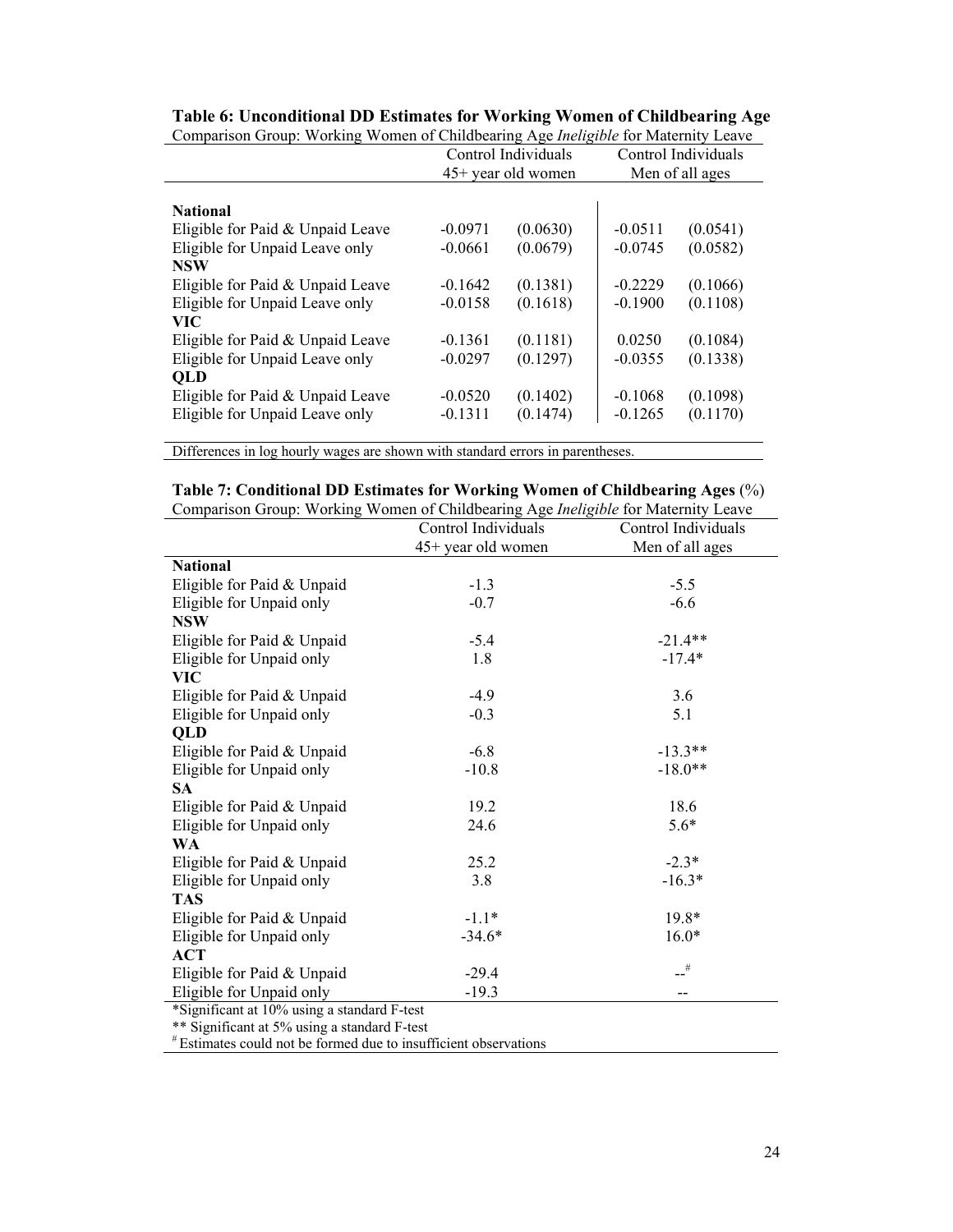| Wage Differential if Eligible for: Unpaid Maternity Leave Paid & Unpaid Maternity Leave |           |           |  |  |
|-----------------------------------------------------------------------------------------|-----------|-----------|--|--|
| <b>NSW</b>                                                                              | $-11.9**$ | $-13.7**$ |  |  |
| <b>VIC</b>                                                                              | $72**$    | $4.8*$    |  |  |
| QLD                                                                                     | $-2.3*$   | $2.5*$    |  |  |
| <b>SA</b>                                                                               | $2.3*$    | $7.3*$    |  |  |
| WA                                                                                      | $6.6*$    | $11.1*$   |  |  |
| <b>TAS</b>                                                                              | $-7.5*$   | $-1.2$    |  |  |
| ACT                                                                                     | $24.8**$  | $19.6***$ |  |  |
| * Significant at 10% using a standard F-test                                            |           |           |  |  |
| ** Significant at 5% using a standard F-test                                            |           |           |  |  |

**Table 8: Wage Differentials from Equation (2) with Sample Selection Correction** (%) Comparison Group: Women Ineligible for Maternity Leave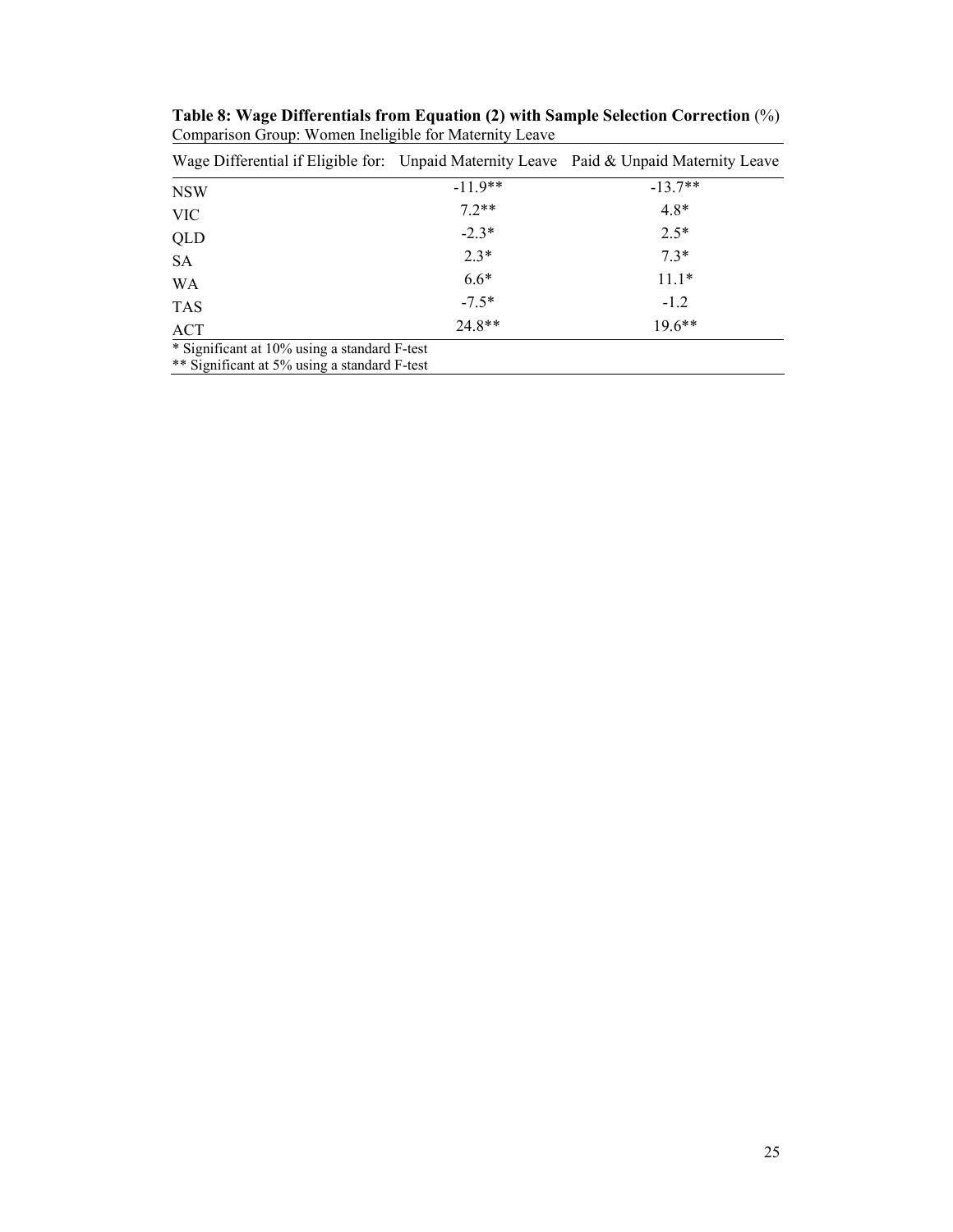# **Appendix I: Data**

### **Table 9: Sample Selection Summary**

|                | Observations dropped:                                                    | Sample Remaining |
|----------------|--------------------------------------------------------------------------|------------------|
|                |                                                                          | 13969            |
| a.             | All men                                                                  | 7347             |
| $\mathbf{b}$ . | If Not Asked questions on maternity leave eligibility or if Self         | 3927             |
|                | Completed Questionnaire not completed (as there will be no               |                  |
|                | response to maternity leave questions available)                         |                  |
| $\mathbf{c}$ . | If (i) Unemployed or, (ii) Not in the labour force                       | 3618             |
| d.             | If neither a Yes or No response recorded for either of the questions     | 2181             |
|                | regarding paid and unpaid leave                                          |                  |
| e.             | If "Don't Know" is response recorded for Years/months in paid            | 2180             |
|                | work (experience of these respondents unknown)                           |                  |
| f.             | If wage information is unavailable/not provided                          | 2080             |
| g.             | If respondent either still at school or still in full-time education and | 2017             |
|                | has not taken a gap between school and further education                 |                  |
| $\cdot$        | Outliers: Dropped if Hourly Wage = $$1198.50$                            | 2015             |
|                | Dropped if $Age = 73$                                                    |                  |
| k.             | Northern Territory respondents dropped (sample here too small to         | 2000             |
|                | form any accurate estimates)                                             |                  |
|                | Dropped if Self-employed                                                 | 1927             |

### **Table 10: Representativeness of Estimation Sample**

|                          | <b>Estimation Sample (n=1927)</b> |                      | Broader Sample (n=3389)      |       |
|--------------------------|-----------------------------------|----------------------|------------------------------|-------|
| Variable                 | Mean                              | <b>St. Deviation</b> | <b>St. Deviation</b><br>Mean |       |
| Hourly Wage (in \$)      | 18.50                             | 8.01                 | 19.05                        | 13.58 |
| Log Hourly Wage          | 2.84                              | 0.40                 | 2.79                         | 0.52  |
| Age                      | 36.64                             | 10.25                | 36.85                        | 12.05 |
| Tenure (in yrs)          | 6.00                              | 6.64                 | 5.36                         | 6.46  |
| Experience (in yrs)      | 15.75                             | 9.42                 | 16.43                        | 10.37 |
| No. of Children Aged 0-4 | 0.18                              | 0.48                 | 0.14                         | 0.42  |
| Coupled                  | 0.68                              | 0.47                 | 0.62                         | 0.49  |
| Education $\leq$ Yr 10   | 0.15                              | 0.36                 | 0.21                         | 0.40  |
| Education $\leq$ Yr 12   | 0.28                              | 0.45                 | 0.29                         | 0.46  |
| Education: Tech/Trade    | 0.29                              | 0.45                 | 0.27                         | 0.45  |
| Education: Uni. +        | 0.28                              | 0.45                 | 0.23                         | 0.42  |
| <b>Industry Group 1</b>  | 0.07                              | 0.25                 | 0.08                         | 0.27  |
| <b>Industry Group 2</b>  | 0.06                              | 0.24                 | 0.06                         | 0.24  |
| <b>Industry Group 3</b>  | 0.16                              | 0.37                 | 0.22                         | 0.41  |
| <b>Industry Group 4</b>  | 0.18                              | 0.39                 | 0.17                         | 0.37  |
| <b>Industry Group 5</b>  | 0.47                              | 0.50                 | 0.43                         | 0.49  |
| <b>Industry Group 6</b>  | 0.06                              | 0.23                 | 0.04                         | 0.20  |
| Occupations 1            | 0.36                              | 0.48                 | 0.30                         | 0.46  |
| Occupations 2            | 0.14                              | 0.35                 | 0.14                         | 0.34  |
| Occupations 3            | 0.43                              | 0.50                 | 0.47                         | 0.50  |
| Occupations 4            | 0.07                              | 0.26                 | 0.10                         | 0.30  |
| Employer Size $<$ 20     | 0.20                              | 0.40                 | 0.45                         | 0.43  |
| Employer Size $20 - 99$  | 0.15                              | 0.36                 | 0.16                         | 0.37  |
| Employer Size 100-999    | 0.26                              | 0.44                 | 0.26                         | 0.44  |
| Employer Size 1000+      | 0.40                              | 0.49                 | 0.33                         | 0.47  |
| Private Sector           | 0.63                              | 0.48                 | 0.70                         | 0.46  |
| Union                    | 0.35                              | 0.48                 | 0.29                         | 0.45  |
| Part Time                | 0.42                              | 0.49                 | 0.50                         | 0.50  |
| New South Wales          | 0.30                              | 0.46                 | 0.30                         | 0.46  |
| Victoria                 | 0.27                              | 0.44                 | 0.27                         | 0.44  |
| Queensland               | 0.19                              | 0.40                 | 0.19                         | 0.39  |
| South Australia          | 0.09                              | 0.28                 | 0.09                         | 0.28  |
| Western Australia        | 0.09                              | 0.29                 | 0.09                         | 0.29  |
| Tasmania                 | 0.03                              | 0.18                 | 0.03                         | 0.17  |
| <b>ACT</b>               | 0.03                              | 0.17                 | 0.02                         | 0.15  |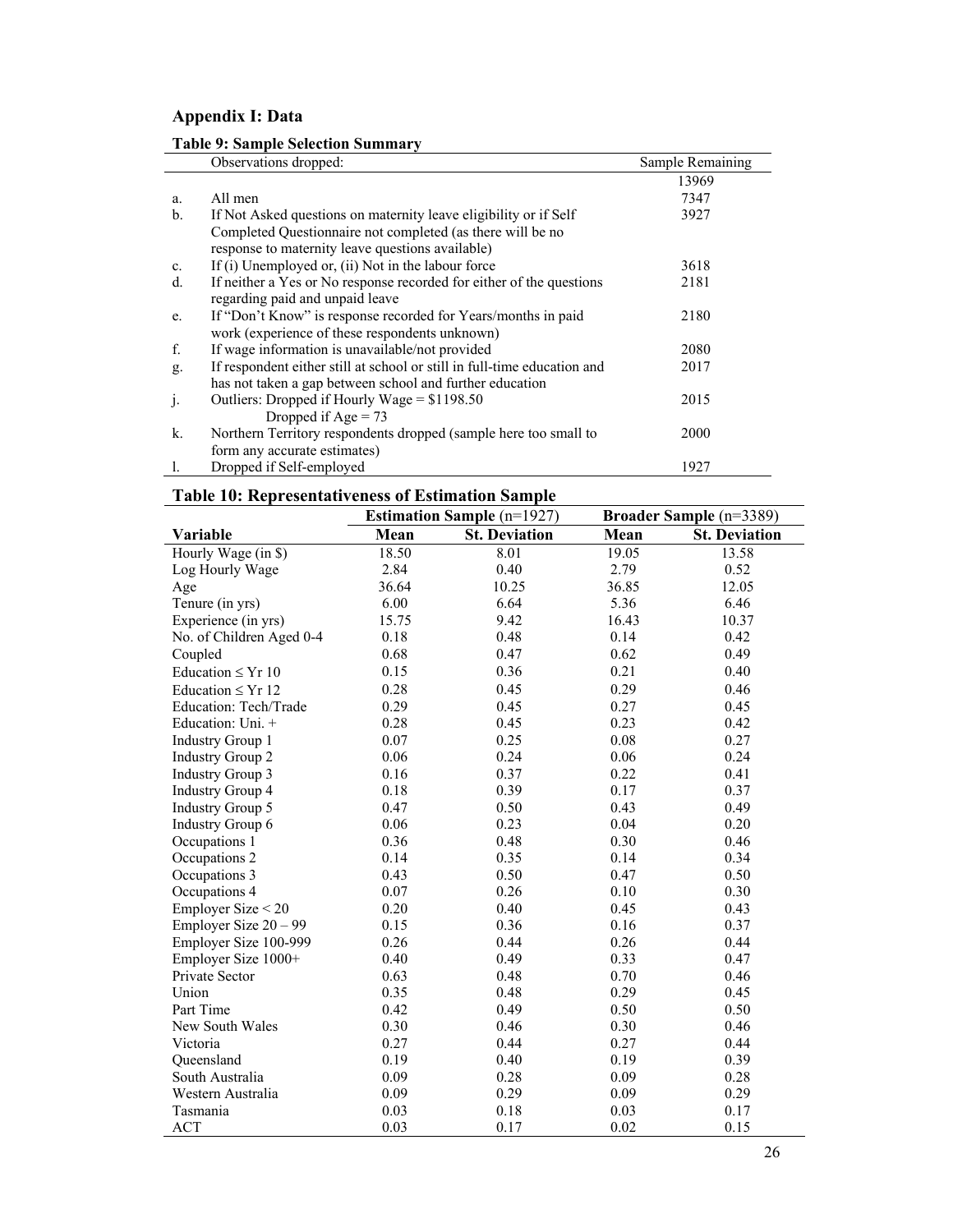# **Appendix II: Selected Results**

|                              | National  |                | W' State dummy variables & Interactions |          |  |
|------------------------------|-----------|----------------|-----------------------------------------|----------|--|
|                              |           |                | Equation (2)                            |          |  |
|                              |           | Equation $(1)$ |                                         |          |  |
| Paid ML                      | 0.0151    | (0.0180)       | $-0.0186$                               | (0.0310) |  |
| Unpaid ML                    | $-0.0004$ | (0.0270)       | $-0.1181$                               | (0.0539) |  |
|                              |           |                |                                         |          |  |
| <b>VIC</b>                   |           |                | $-0.2009$                               | (0.0666) |  |
| QLD                          |           |                | $-0.2035$                               | (0.0642) |  |
| <b>SA</b>                    |           |                | $-0.2530$                               | (0.0912) |  |
| WA                           |           |                | $-0.2688$                               | (0.0840) |  |
| <b>TAS</b>                   |           |                | $-0.1614$                               | (0.0851) |  |
| <b>ACT</b>                   |           |                | $-0.3133$                               | (0.1395) |  |
|                              |           |                |                                         |          |  |
| VIC * Paid ML                |           |                | $-0.0065$                               | (0.0438) |  |
| QLD * Paid ML                |           |                | 0.0674                                  | (0.0489) |  |
| SA * Paid ML                 |           |                | 0.0687                                  | (0.0593) |  |
| WA * Paid ML                 |           |                | 0.0637                                  | (0.0625) |  |
| TAS * Paid ML                |           |                | 0.0801                                  | (0.0859) |  |
| ACT * Paid ML                |           |                | $-0.0353$                               | (0.0865) |  |
| VIC * Unpaid ML              |           |                | 0.1909                                  | (0.0751) |  |
| QLD * Unpaid ML              |           |                | 0.0949                                  | (0.0735) |  |
| SA * Unpaid ML               |           |                |                                         |          |  |
|                              |           |                | 0.1429                                  | (0.1001) |  |
| WA * Unpaid ML               |           |                | 0.1847                                  | (0.0940) |  |
| TAS * Unpaid ML              |           |                | 0.0439                                  | (0.1090) |  |
| ACT * Unpaid ML              |           |                | 0.3665                                  | (0.1577) |  |
|                              |           |                |                                         |          |  |
| Age                          | 0.0413    | (0.0056)       | 0.0418                                  | (0.0056) |  |
| Age <sup>2</sup>             | $-0.0005$ | (0.00007)      | $-0.0005$                               | (0.0001) |  |
| Yr 12 Education              | 0.0279    | (0.0250)       | 0.0383                                  | (0.0254) |  |
| Technical/Trade Edu.         | 0.0139    | (0.0247)       | 0.0158                                  | (0.0246) |  |
| University Education         | 0.1278    | (0.0298)       | 0.1332                                  | (0.0299) |  |
| Tenure                       | 0.0040    | (0.0015)       | 0.0039                                  | (0.0015) |  |
| Experience                   | 0.0033    | (0.0018)       | 0.0035                                  | (0.0018) |  |
| <b>Industry Group 2</b>      | 0.0569    | (0.0442)       | 0.0683                                  | (0.0442) |  |
| <b>Industry Group 3</b>      | $-0.0983$ | (0.0369)       | $-0.0902$                               | (0.0373) |  |
| <b>Industry Group 4</b>      | 0.0660    | (0.0369)       | 0.0735                                  | (0.0366) |  |
| Industry Group 5             | $-0.0778$ | (0.0355)       | $-0.0689$                               | (0.0355) |  |
| <b>Industry Group 6</b>      | 0.0411    | (0.0458)       | 0.0547                                  | (0.0464) |  |
| Occupation Group 1           | 0.3703    | (0.0371)       | 0.3521                                  | (0.0378) |  |
| Occupation Group 2           | 0.2013    | (0.0380)       | 0.1863                                  | (0.0381) |  |
| Occupation Group 3           | 0.0936    | (0.0331)       | 0.0809                                  | (0.0339) |  |
| Union                        | 0.0274    | (0.0186)       | 0.0239                                  | (0.0186) |  |
| Private                      | 0.0037    | (0.0229)       | 0.0002                                  | (0.0230) |  |
| Employer Size 20-99          | 0.0401    | (0.0288)       | 0.0493                                  | (0.0289) |  |
| Employer Size 100-999        | 0.0735    | (0.0277)       | 0.0795                                  | (0.0275) |  |
| Employer Size 1000+          | 0.1149    | (0.0260)       | 0.1219                                  | (0.0260) |  |
| No. children ages $0 - 4yrs$ | 0.0212    | (0.0213)       | 0.0212                                  | (0.0211) |  |
| Coupled (Marital Status)     | 0.0214    | (0.0168)       | 0.0217                                  | (0.0168) |  |
| Part time                    | 0.0539    | (0.0177)       | 0.0553                                  | (0.0176) |  |
| Constant                     | 1.6599    | (0.1196)       | 1.8182                                  | (0.1255) |  |
|                              |           |                |                                         |          |  |
|                              |           |                |                                         | 0.3289   |  |
| $R$ – squared                |           | 0.3120         |                                         |          |  |
| N                            |           | 1927           |                                         | 1927     |  |

|  |  | Table 11: Regression Results (with Robust Standard errors in parentheses) |  |
|--|--|---------------------------------------------------------------------------|--|
|--|--|---------------------------------------------------------------------------|--|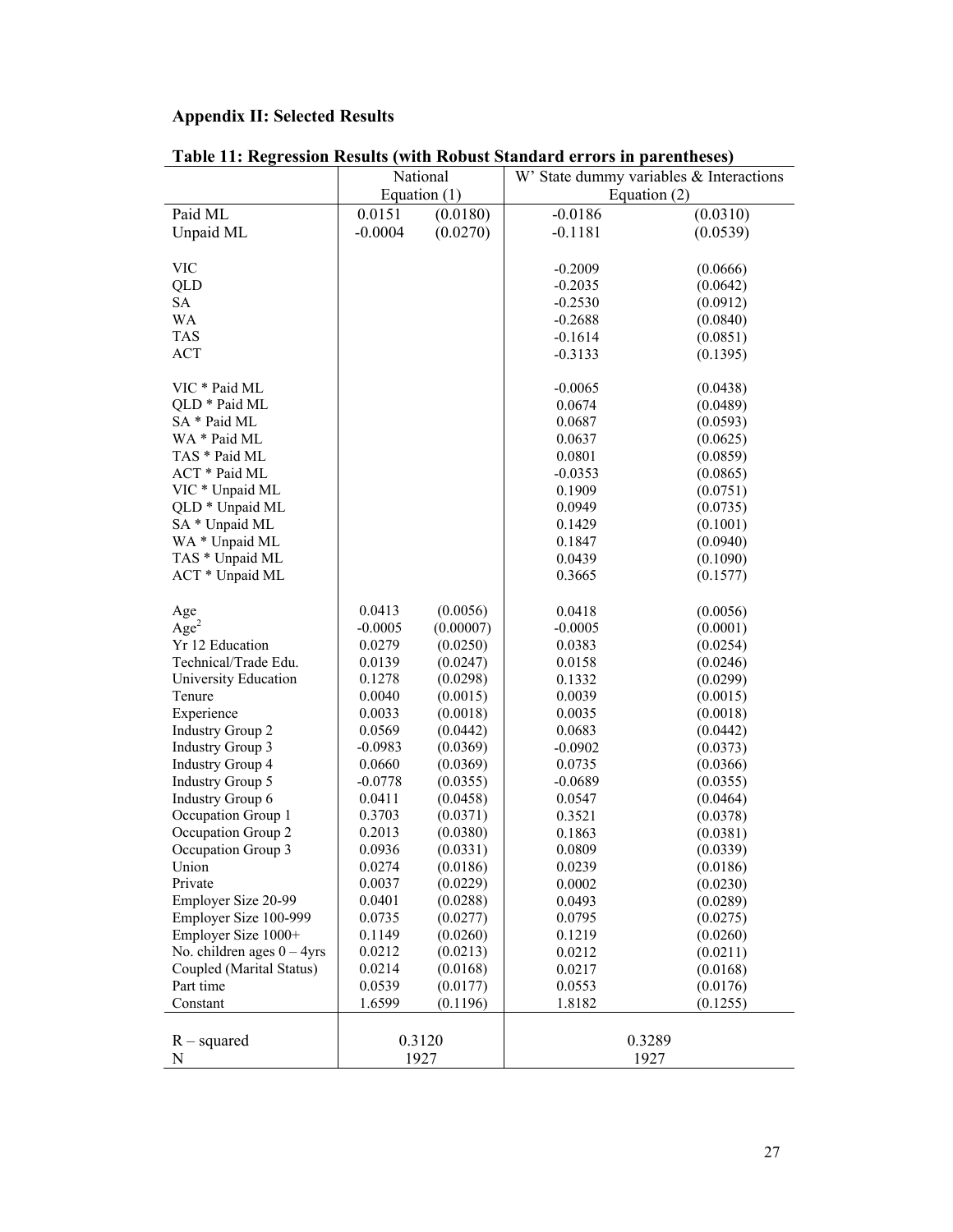| Paid and Unpaid vs. No leave   | Treatment Individuals Control Individuals Control Individuals<br>16-44yr old women | $45+$ yr old women | Men (all ages) |
|--------------------------------|------------------------------------------------------------------------------------|--------------------|----------------|
| Eligible for Paid              | 2.8780                                                                             | 2.9682             | 3.0445         |
| and Unpaid Maternity Leave     |                                                                                    |                    |                |
|                                | (0.0147)                                                                           | (0.0224)           | (0.0294)       |
|                                | [675]                                                                              | $[248]$            | $[284]$        |
| Ineligible for Maternity Leave | 2.7321                                                                             | 2.7252             | 2.8474         |
|                                | (0.0323)                                                                           | (0.0470)           | (0.0283)       |
|                                | $[223]$                                                                            | $[94]$             | $[256]$        |
| Average log Wage Differential  | 0.1459                                                                             | 0.2430             | 0.1970         |
|                                | (0.0355)                                                                           | (0.0520)           | (0.0408)       |
| Difference-in-Difference       |                                                                                    | $-0.0971$          | $-0.0511$      |
|                                |                                                                                    | (0.0630)           | (0.0541)       |
|                                |                                                                                    |                    |                |
| Unpaid only vs. No leave       | Treatment Individuals Control Individuals Control Individuals<br>16-44yr old women | 45+ yr old women   | Men (all ages) |
|                                |                                                                                    |                    |                |
| Eligible for                   |                                                                                    |                    |                |
|                                | 2.7870                                                                             | 2.8462             | 2.9768         |
| <b>Unpaid Maternity Leave</b>  | (0.0163)                                                                           | (0.0331)           | (0.0358)       |
|                                | $[559]$                                                                            | [128]              | [190]          |
| Ineligible for Maternity Leave | 2.7321                                                                             | 2.7252             | 2.8474         |
|                                | (0.0323)                                                                           | (0.0470)           | (0.0283)       |
|                                | $[223]$                                                                            | $[94]$             | $[256]$        |
| Average log Wage Differential  | 0.0548                                                                             | 0.1210             | 0.1294         |
|                                | (0.0361)                                                                           | (0.0574)           | (0.0456)       |
| Difference-in-Difference       |                                                                                    | $-0.0661$          | $-0.0745$      |

# **Table 12: National Unconditional DD Estimates**

In log hourly wages, standard errors in parentheses, and sample size in square brackets.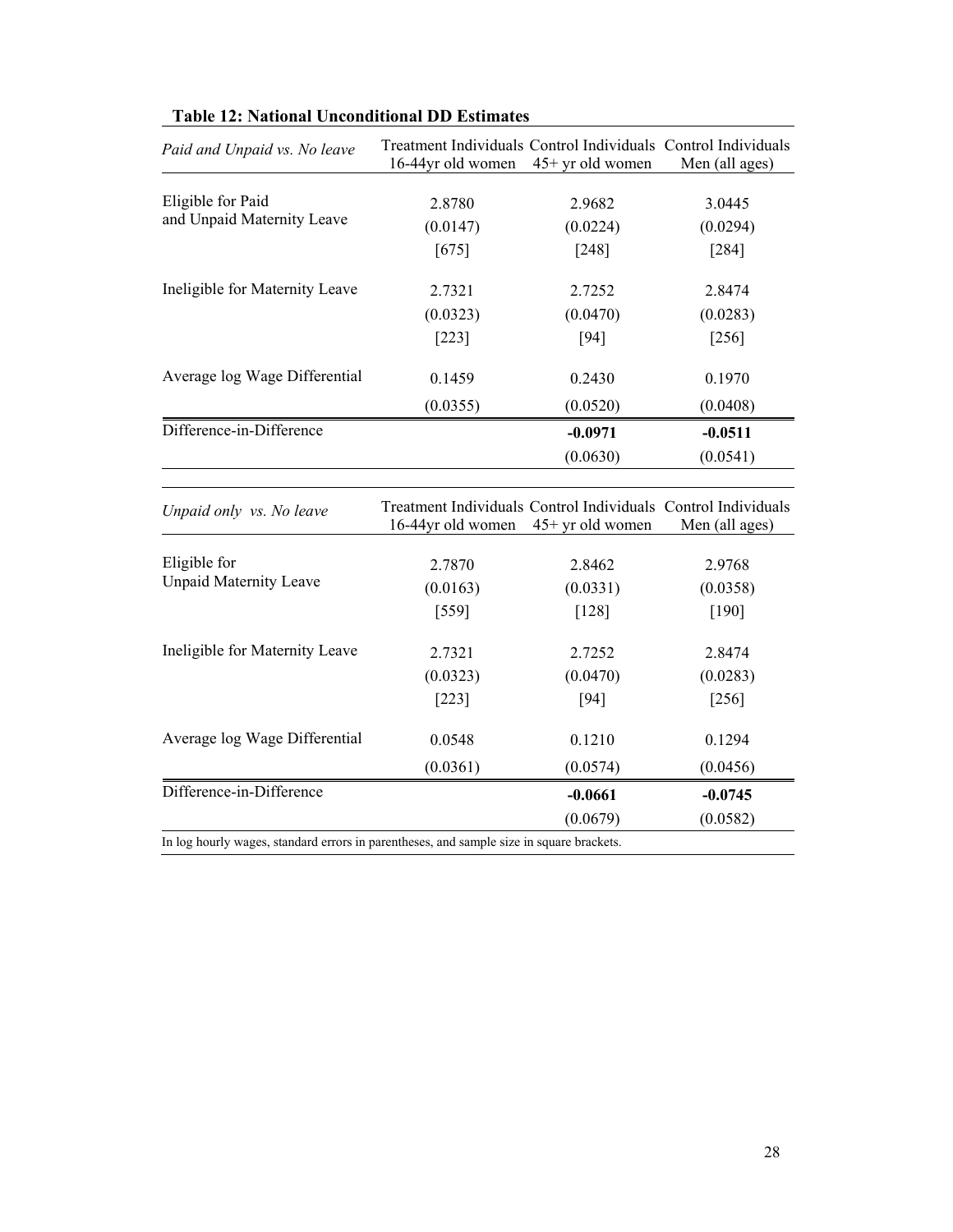| Variable                | Coefficient | Robust    | Variable                                                    | Coefficient | Robust    |
|-------------------------|-------------|-----------|-------------------------------------------------------------|-------------|-----------|
|                         | Estimate    | St. Error |                                                             | Estimate    | St. Error |
|                         |             |           | <b>Treatment Dummy</b>                                      | $-0.0456$   | 0.0426    |
| Paid ML                 | 0.0005      | 0.0383    | Treat * Paid ML                                             | 0.0110      | 0.0421    |
| Unpaid ML               | 0.0486      | 0.0388    | Treat * Unpaid ML                                           | $-0.0656$   | 0.0500    |
|                         |             |           |                                                             |             |           |
| Age                     | 0.0430      | 0.0061    | Occupation Group 1                                          | 0.3621      | 0.0322    |
| Age <sup>2</sup>        | $-0.0006$   | 0.0001    | Occupation Group 2                                          | 0.2333      | 0.0317    |
| Yr 12 Education         | 0.0711      | 0.0269    | Occupation Group 3                                          | 0.1153      | 0.0293    |
| Technical/Trade Edu.    | 0.0477      | 0.0255    | Union                                                       | 0.0341      | 0.0184    |
| University Education    | 0.1894      | 0.0318    | Private                                                     | 0.0294      | 0.0232    |
| Tenure                  | 0.0046      | 0.0015    | Employer Size 20-99                                         | 0.0521      | 0.0278    |
| Experience              | 0.0058      | 0.0024    | Empl. Size 100-999                                          | 0.1195      | 0.0265    |
| <b>Industry Group 2</b> | 0.0255      | 0.0328    | Empl. Size 1000+                                            | 0.1600      | 0.0256    |
| <b>Industry Group 3</b> | $-0.1330$   | 0.0325    | No. Children 0-4yrs                                         | 0.0229      | 0.0165    |
| <b>Industry Group 4</b> | 0.0759      | 0.3259    | Coupled - Marital Status                                    | 0.0325      | 0.0175    |
| <b>Industry Group 5</b> | $-0.0970$   | 0.0320    | Part time                                                   | 0.0469      | 0.0205    |
| Industry Group 6        | $-0.0138$   | 0.0409    | Constant                                                    | 1.5981      | 0.1174    |
| $R$ – squared           | 0.3261      |           |                                                             |             |           |
| N                       |             |           | 2187: 1457 treatment observations, 730 control observations |             |           |

**Table 13: Conditional DD Estimates: Men of all ages as the control group** 

|  |  | Table 14: DD Estimates – Men of all ages as the control group |
|--|--|---------------------------------------------------------------|
|  |  |                                                               |

| Variable                   | Coefficient | Robust    | Variable                 | Coefficient | Robust    |
|----------------------------|-------------|-----------|--------------------------|-------------|-----------|
|                            | Estimate    | St. Error |                          | Estimate    | St. Error |
|                            |             |           | <b>Treatment Dummy</b>   | 0.0829      | 0.0708    |
| Paid ML                    | 0.0021      | 0.0750    | Treat * Paid ML          | $-0.0402$   | 0.0806    |
| Unpaid ML                  | 0.0372      | 0.0689    | Treat * Unpaid ML        | $-0.1740$   | 0.0908    |
|                            |             |           |                          |             |           |
| <b>VIC</b>                 | $-0.00004$  | 0.0763    | Treat * VIC              | $-0.1951$   | 0.1097    |
| QLD                        | $-0.0962$   | 0.0684    | Treat * QLD              | $-0.1072$   | 0.1023    |
| <b>SA</b>                  | $-0.1377$   | 0.0761    | Treat * SA               | $-0.2117$   | 0.1399    |
| WA                         | $-0.1323$   | 0.0843    | Treat * WA               | $-0.1677$   | 0.1286    |
| <b>TAS</b>                 | 0.0517      | 0.0806    | Treat * TAS              | $-0.1846$   | 0.1231    |
| <b>ACT</b>                 | 0.2573      | 0.3117    | Treat * ACT              | $-0.4602$   | 0.3455    |
| VIC * Paid ML              | $-0.0270$   | 0.1107    | Treat * VIC * Paid ML    | 0.0242      | 0.1204    |
| QLD * Paid ML              | 0.0038      | 0.1083    | Treat * QLD * Paid ML    | 0.0867      | 0.1198    |
| SA * Paid ML               | $-0.0917$   | 0.1314    | Treat * SA * Paid ML     | 0.1703      | 0.1504    |
| WA * Paid ML               | $-0.0527$   | 0.1415    | Treat * WA * Paid ML     | 0.1798      | 0.1585    |
| TAS * Paid ML              | 0.0992      | 0.2103    | Treat * TAS * Paid ML    | 0.0780      | 0.2338    |
| ACT * Paid ML              | $-0.3605$   | 0.3754    | Treat * ACT * Paid ML    | 0.3393      | 0.3711    |
| VIC * Unpaid ML            | $-0.0280$   | 0.1187    | Treat * VIC * Unpaid ML  | 0.2254      | 0.1470    |
| QLD <sup>*</sup> Unpaid ML | 0.0793      | 0.1052    | Treat * QLD * Unpaid ML  | $-0.0055$   | 0.1349    |
| SA * Unpaid ML             | 0.0037      | 0.1139    | Treat * SA * Unpaid ML   | 0.2302      | 0.1706    |
| WA * Unpaid ML             | 0.1865      | 0.1331    | Treat * WA * Unpaid ML   | 0.0111      | 0.1719    |
| TAS * Unpaid ML            | $-0.3578$   | 0.1284    | Treat * TAS * Unpaid ML  | 0.3340      | 0.1769    |
| ACT * Unpaid ML            | 0.2636      | 0.1696    | Treat * ACT * Unpaid ML  | dropped     |           |
|                            |             |           |                          |             |           |
| Age                        | 0.0425      | 0.0062    | Occupation Group 1       | 0.3569      | 0.0324    |
| Age <sup>2</sup>           | $-0.0006$   | 0.0001    | Occupation Group 2       | 0.2254      | 0.0318    |
| Yr 12 Education            | 0.0752      | 0.0270    | Occupation Group 3       | 0.1118      | 0.0298    |
| Technical/Trade Edu.       | 0.0501      | 0.0252    | Union                    | 0.0364      | 0.0183    |
| University Education       | 0.1871      | 0.0315    | Private                  | 0.0282      | 0.0232    |
| Tenure                     | 0.0043      | 0.0015    | Employer Size 20-99      | 0.0649      | 0.0277    |
| Experience                 | 0.0063      | 0.0024    | Empl. Size 100-999       | 0.1270      | 0.0264    |
| <b>Industry Group 2</b>    | 0.0225      | 0.0330    | Empl. Size 1000+         | 0.1700      | 0.0256    |
| <b>Industry Group 3</b>    | $-0.1304$   | 0.0329    | No. Children 0-4yrs      | 0.0204      | 0.0163    |
| <b>Industry Group 4</b>    | 0.0703      | 0.0321    | Coupled - Marital Status | 0.0316      | 0.0176    |
| <b>Industry Group 5</b>    | $-0.0977$   | 0.0318    | Part time                | 0.0486      | 0.0205    |
| <b>Industry Group 6</b>    | $-0.0151$   | 0.0418    | Constant                 | 1.6528      | 0.1218    |
| $R$ – squared              | 0.3481      |           |                          |             |           |
| N                          | 2187        |           |                          |             |           |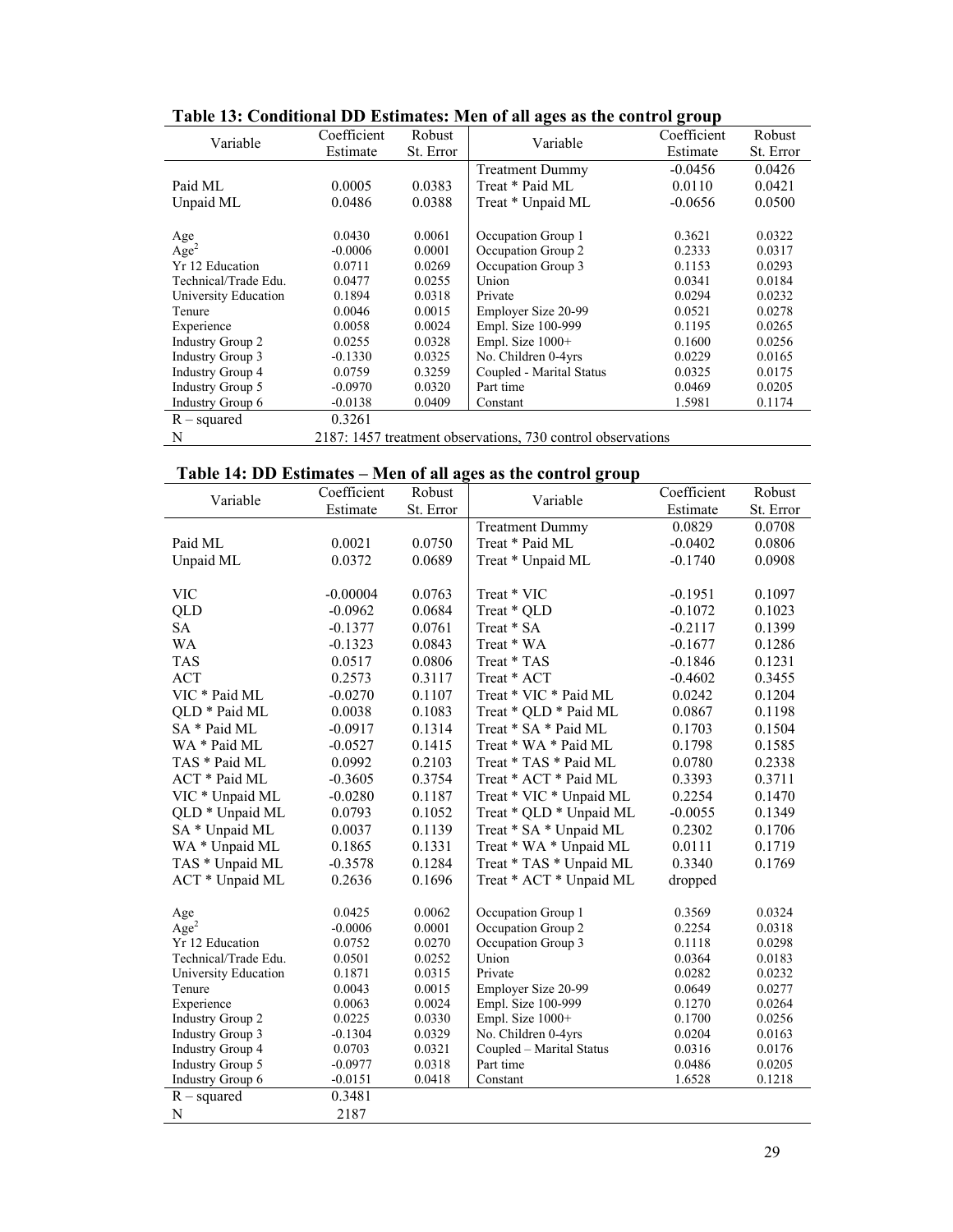| Variable                           | Coefficient<br>Estimate | St. Error | Variable                                 | Coefficient<br>Estimate | St. Error |
|------------------------------------|-------------------------|-----------|------------------------------------------|-------------------------|-----------|
| Instruments                        |                         |           |                                          |                         |           |
|                                    |                         |           |                                          |                         |           |
| No. of Children<br>Ages 0-1 years  | $-1.1202$               | 0.0797    | No. of Children<br>Ages 13-18 years      | 0.0965                  | 0.0452    |
| No. of Children<br>Ages 2-4 years  | $-0.5095$               | 0.0562    | Non-Labour<br>Income $(^{\circ}000s)$    | 0.0652                  | 0.0309    |
| No. of Children<br>Ages 5-12 years | $-0.1722$               | 0.0326    | Non-Labour Income<br>Squared ('000,000s) | $-0.0010$               | 0.0007    |
|                                    |                         |           |                                          |                         |           |
| Age                                | 0.0982                  | 0.0151    |                                          |                         |           |
| Age <sup>2</sup>                   | $-0.0026$               | 0.0002    | VIC                                      | $-0.0254$               | 0.0640    |
| Yr 12 Education                    | 0.5319                  | 0.0670    | QLD                                      | $-0.0735$               | 0.0901    |
| Technical/Trade Edu.               | 0.4736                  | 0.0658    | SA                                       | $-0.0986$               | 0.0684    |
| University Education               | 1.0055                  | 0.0750    | <b>WA</b>                                | $-0.0503$               | 0.0872    |
| Experience                         | 0.1033                  | 0.0045    | <b>TAS</b>                               | 0.3474                  | 0.1426    |
| Coupled - Marital Status           | 0.1013                  | 0.0564    | <b>ACT</b>                               | 0.3753                  | 0.1690    |
| Constant                           | -1.4241                 | 0.2739    |                                          |                         |           |
| Pseudo $R$ – squared<br>Ν          | 0.3555<br>4150          |           | Log likelihood                           | $-1847.0931$            |           |

# **Table 15: Probit Maximum Likelihood Results**

# **Table 16: Re-estimating Equation (2) with the Inverse Mills Ratio**

| Variable                | Coefficient | Robust    | Variable                 | Coefficient | Robust    |
|-------------------------|-------------|-----------|--------------------------|-------------|-----------|
|                         | Estimate    | St. Error |                          | Estimate    | St. Error |
| <b>IMR</b>              | $-0.0370$   | 0.0675    | <b>VIC</b>               | $-0.2010$   | 0.0666    |
|                         |             |           | QLD                      | $-0.2023$   | 0.0639    |
| Paid ML                 | $-0.0185$   | 0.0310    | <b>SA</b>                | $-0.2503$   | 0.0913    |
| Unpaid ML               | $-0.1190$   | 0.0539    | <b>WA</b>                | $-0.2679$   | 0.0841    |
|                         |             |           | <b>TAS</b>               | $-0.1672$   | 0.0859    |
|                         |             |           | <b>ACT</b>               | $-0.3219$   | 0.1400    |
| VIC * Paid ML           | $-0.0061$   | 0.0438    | VIC * Unpaid ML          | 0.1911      | 0.0750    |
| QLD * Paid ML           | 0.0663      | 0.0488    | QLD * Unpaid ML          | 0.0960      | 0.0736    |
| SA * Paid ML            | 0.0682      | 0.0592    | SA * Unpaid ML           | 0.1421      | 0.1002    |
| WA * Paid ML            | 0.0638      | 0.0626    | WA * Unpaid ML           | 0.1848      | 0.0940    |
| TAS * Paid ML           | 0.0819      | 0.0859    | TAS * Unpaid ML          | 0.0435      | 0.1088    |
| ACT * Paid ML           | $-0.0336$   | 0.0870    | ACT * Unpaid ML          | 0.3665      | 0.1577    |
|                         |             |           |                          |             |           |
| Age                     | 0.0403      | 0.0062    | Occupation Group 1       | 0.3519      | 0.0377    |
| Age <sup>2</sup>        | $-0.0005$   | 0.0001    | Occupation Group 2       | 0.1856      | 0.0380    |
| Yr 12 Education         | 0.0264      | 0.0319    | Occupation Group 3       | 0.0803      | 0.0337    |
| Technical/Trade Edu.    | 0.0056      | 0.0304    | Union                    | 0.0242      | 0.0186    |
| University Education    | 0.1129      | 0.0459    | Private                  | 0.0003      | 0.0230    |
| Tenure                  | 0.0039      | 0.0015    | Employer Size 20-99      | 0.0488      | 0.0289    |
| Experience              | 0.0013      | 0.0043    | Empl. Size 100-999       | 0.0792      | 0.0275    |
| <b>Industry Group 2</b> | 0.0686      | 0.0441    | Empl. Size 1000+         | 0.1216      | 0.0260    |
| <b>Industry Group 3</b> | $-0.0899$   | 0.0372    | No. Children 0-4yrs      | 0.0358      | 0.0302    |
| <b>Industry Group 4</b> | 0.0739      | 0.0366    | Coupled - Marital Status | 0.0196      | 0.0174    |
| <b>Industry Group 5</b> | $-0.0683$   | 0.0355    | Part time                | 0.0552      | 0.0176    |
| <b>Industry Group 6</b> | 0.0554      | 0.0464    | Constant                 | 1.8700      | 0.1520    |
|                         |             |           |                          |             |           |
| $R$ – squared           | 0.3277      |           |                          |             |           |
| N                       | 1927        |           |                          |             |           |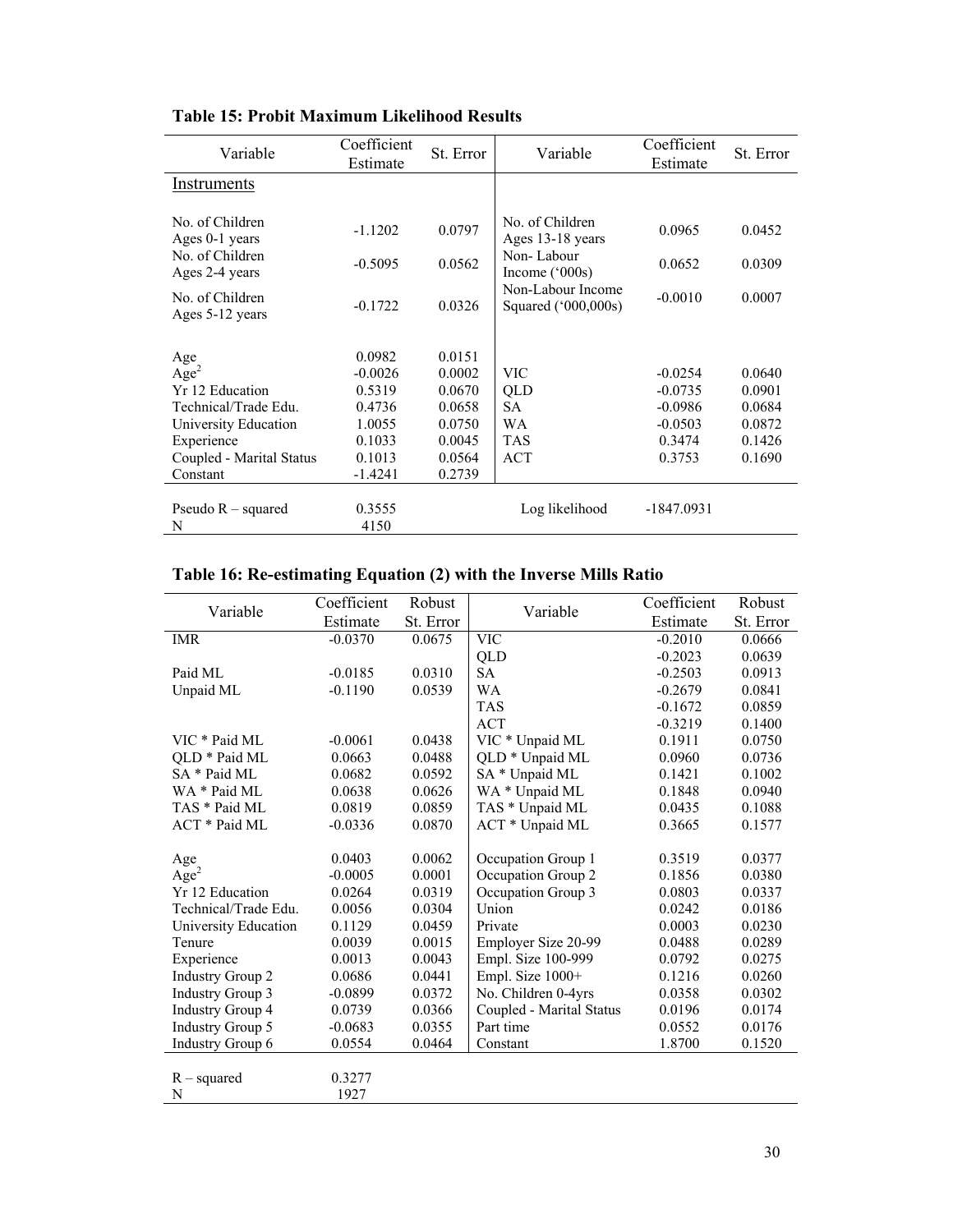### References

- Angrist, J.D. and Kreuger, A.B. (1999), Empirical Strategies in Labor Economics, *Handbook of Labor Economics*, Vol.3. Elsevier Science, Amsterdam; 1277-1366.
- Baird, M. (2002), Paid Maternity Leave in Australia: HREOC's "Valuing Parenthood", *Drawing Board*, 14/06/02, http://www.econ.usyd.edu.au/drawingboard/diges/0206/baird.htm, (Accessed 07/08/03).
- Baird, M. (2003), Paid Maternity Leave: The Good, the Bad, the Ugly, *Australian Bulletin of Labour*  March **29(1)**, 97-109.
- Baum II, C.L. (2003), The effect of state maternity leave legislation and the 1993 Family and Medical Leave Act on employment and wages, *Labour Economics* **10**, 573-596.
- Breusch, T. and Gray, E. (2004), New Estimates of Mothers' Foregone Earnings using HILDA Data, *Australian Journal of Labour Economics* June **7(2)**, 125-150.
- Costello, P. (2004), *Budget Speech*, 11 May 2004, www.budget.gov.au, (Accessed 16/09/04).
- Ehrenberg, R. and Smith, R. (2000), *Modern Labor Economics: Theory and Public Policy*. 7<sup>th</sup> Edition, Addison and Wesley Longman, Inc., USA.
- Equal Opportunity for Women in the Workplace Agency (EOWA) (2003), www.eowa.gov.au/About \_Equal\_Opportunity/Key\_Agenda\_Items/Work\_Life\_Balance/Paid\_Maternity\_Leave.asp, (Accessed 8/09/03).
- Gruber, J. (1994), The Incidence of Mandated Maternity Benefits, *The American Economic Review* **84(3)**, 622-641.
- Gariety, B.S. and Shaffer, S. (2001), Wage Differential associated with flextime, *Monthly Labor Review* March, 68-75.
- Government of Western Australia, Department of Consumer and Employment Protection (2003), *Circular to Departments and Authorities No.3 of 2003*, 20/06/2003, http://www.docep.wa.gov.au /lr/LabourRelations/Media/cir03\_03.pdf, (Accessed 24/10/2004).
- Howard, J. (2003), Flexibility and balance the key: Extra assistance for mothers with newborn children is being considered, *The Australian* 6 October, 7.
- Human Rights and Equal Opportunity Commission (HREOC) (2002), *A Time to Value: Proposal for a National Paid Maternity Leave Scheme*, Available at http://www.hreoc.gov.au/sex\_discrimination /pml2/index.html, (Accessed 12/08/03).